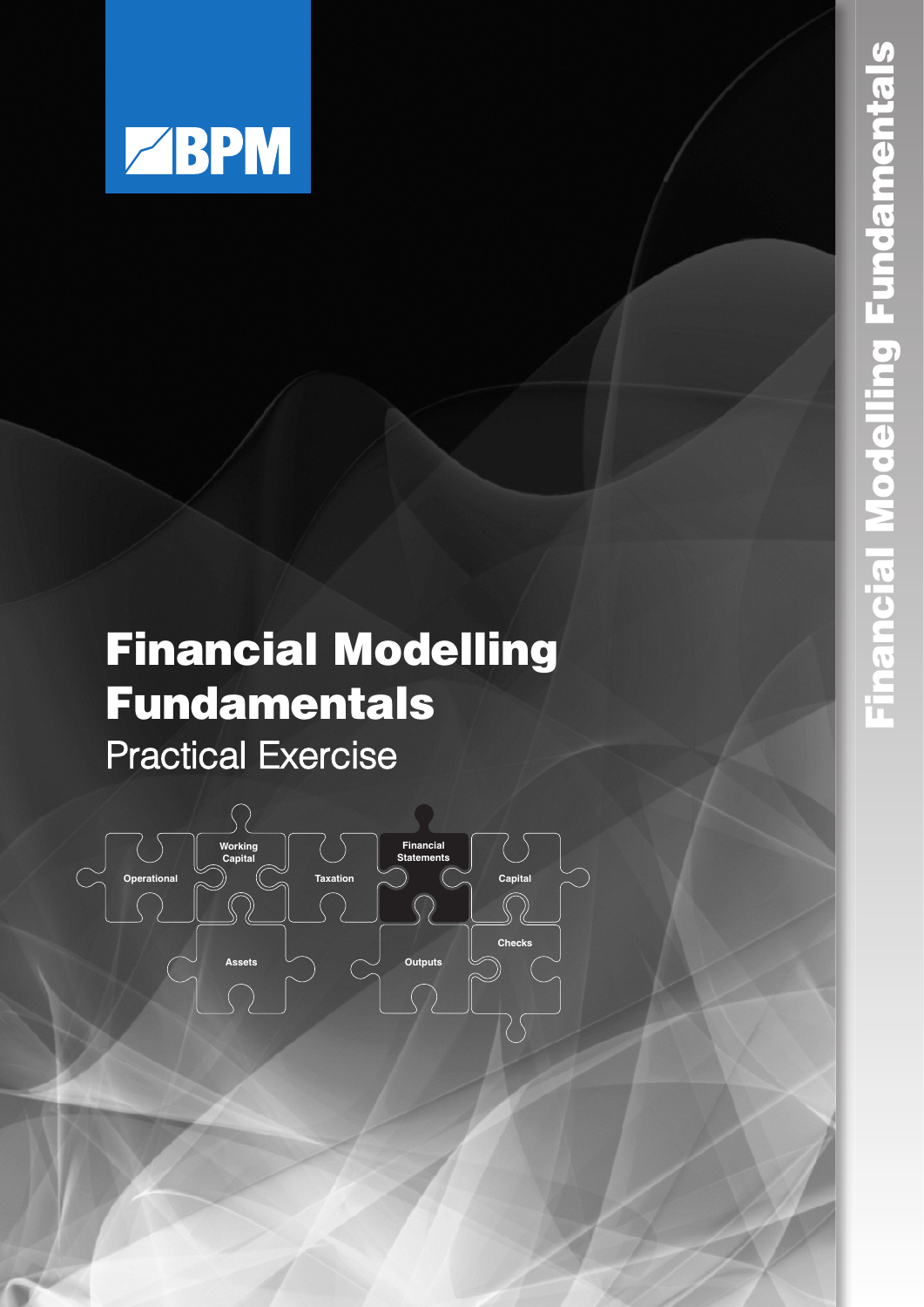

#### **FINANCIAL MODELLING FUNDAMENTALS TRAINING COURSE**

This document is based on the Financial Modelling Fundamentals training course which is provided by BPM via www.bestpracticemodelling.com. All copyright in this document and any derivation of this document is owned by BPM Analytical Empowerment Pty Ltd.

Copyright © BPM Analytical Empowerment Pty Ltd and associated entities.

This is a Best Practice Modelling publication. These standards are the subject of ongoing development with updates being made available at www.bestpracticemodelling.com and www.ssrb.org.

To stay informed about updates and amendments to the standards, this commentary and examples book and other best practice modelling resources, join the Best Practice Modelling Network at www.bestpracticemodelling.com/network/overview).

#### **SPREADSHEET STANDARDS REVIEW BOARD**

The Spreadsheet Standards Review Board ('SSRB') is the body that develops and maintains the Best Practice Spreadsheet Modelling Standards. The SSRB was established by BPM Analytical Empowerment Pty Ltd during 2003 to bring together the best spreadsheet modelling skills from around the world in order to develop and gain general acceptance for comprehensive and universally applicable Best Practice Spreadsheet Modelling Standards. The SSRB can be contacted as follows:

| Address:   | Spreadsheet Standards Review Board  |
|------------|-------------------------------------|
|            | Level 8, 330 Collins Street         |
|            | Melbourne, Victoria 3000, Australia |
| Telephone: | $+61392449800$                      |
| Email:     | enquiries@ssrb.org                  |
| Website:   | www.ssrb.org                        |

#### **BEST PRACTICE MODELLING (BPM)**

Best Practice Modelling (BPM) is a business modelling organisation that specialises in the provision of best practice modelling resources including tools, training and consulting services. BPM is the founding member of the SSRB and remains committed to overseeing the ongoing maintenance, development and adoption of the Best Practice Spreadsheet Modelling Standards. BPM is also responsible for maintaining and updating this commentary and examples book. BPM can be contacted as follows:

| Address:   | <b>Best Practice Modelling</b><br>Level 8, 330 Collins Street |  |
|------------|---------------------------------------------------------------|--|
|            | Melbourne, Victoria 3000, Australia                           |  |
| Telephone: | $+61$ 3 9244 9800                                             |  |
| Email:     | info@bpmglobal.com                                            |  |
| Website:   | www.bestpracticemodelling.com                                 |  |

#### **IMPORTANT NOTICES**

Many of the examples provided throughout this commentary and examples book have been created within Microsoft Excel using bpmToolbox® – a best practice add-in available from Best Practice Modelling (www.bestpracticemodelling.com). The SSRB is of the opinion that the use of bpmToolbox within Microsoft Excel is the most efficient and effective means of implementing the Best Practice Spreadsheet Modelling Standards. A free trial of bpmToolbox may be downloaded from the Best Practice Modelling website at www.bestpracticemodelling.com/software/bpmToolbox.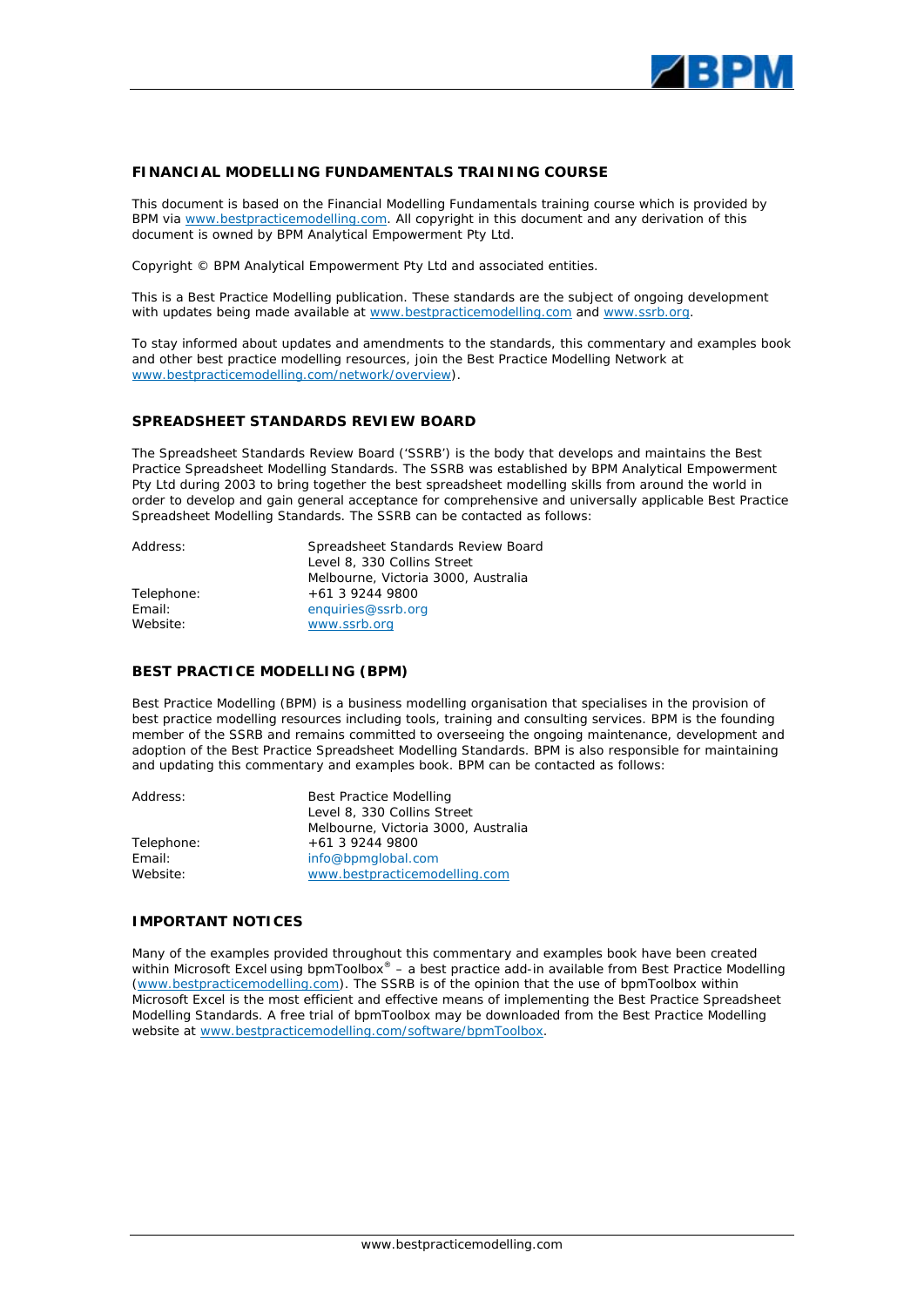

# Table of Contents

| Chapter 1.        |      |                                                           |  |
|-------------------|------|-----------------------------------------------------------|--|
|                   | 1.1. | Open Financial Statements - Practical Exercise Workbook 3 |  |
| Chapter 2.        |      | Preliminary Financial Statements Development 4            |  |
|                   | 2.1. |                                                           |  |
|                   | 2.2. |                                                           |  |
|                   | 2.3. |                                                           |  |
|                   | 2.4. |                                                           |  |
| Chapter 3.        |      |                                                           |  |
|                   | 3.1. |                                                           |  |
|                   | 3.2. |                                                           |  |
| <b>Chapter 4.</b> |      |                                                           |  |
|                   | 4.1. |                                                           |  |
|                   | 4.2. |                                                           |  |
|                   | 4.3. |                                                           |  |
| Chapter 5.        |      |                                                           |  |
|                   | 5.1. |                                                           |  |
|                   | 5.2. |                                                           |  |
| Chapter 6.        |      |                                                           |  |
|                   | 6.1. |                                                           |  |
|                   |      | 6.1.1.                                                    |  |
|                   |      | 6.1.2.                                                    |  |
|                   |      |                                                           |  |
|                   |      | 6.2.1.                                                    |  |
|                   |      | 6.2.2.                                                    |  |
| Chapter 7.        |      |                                                           |  |
|                   | 7.1. |                                                           |  |
| Chapter 8.        |      |                                                           |  |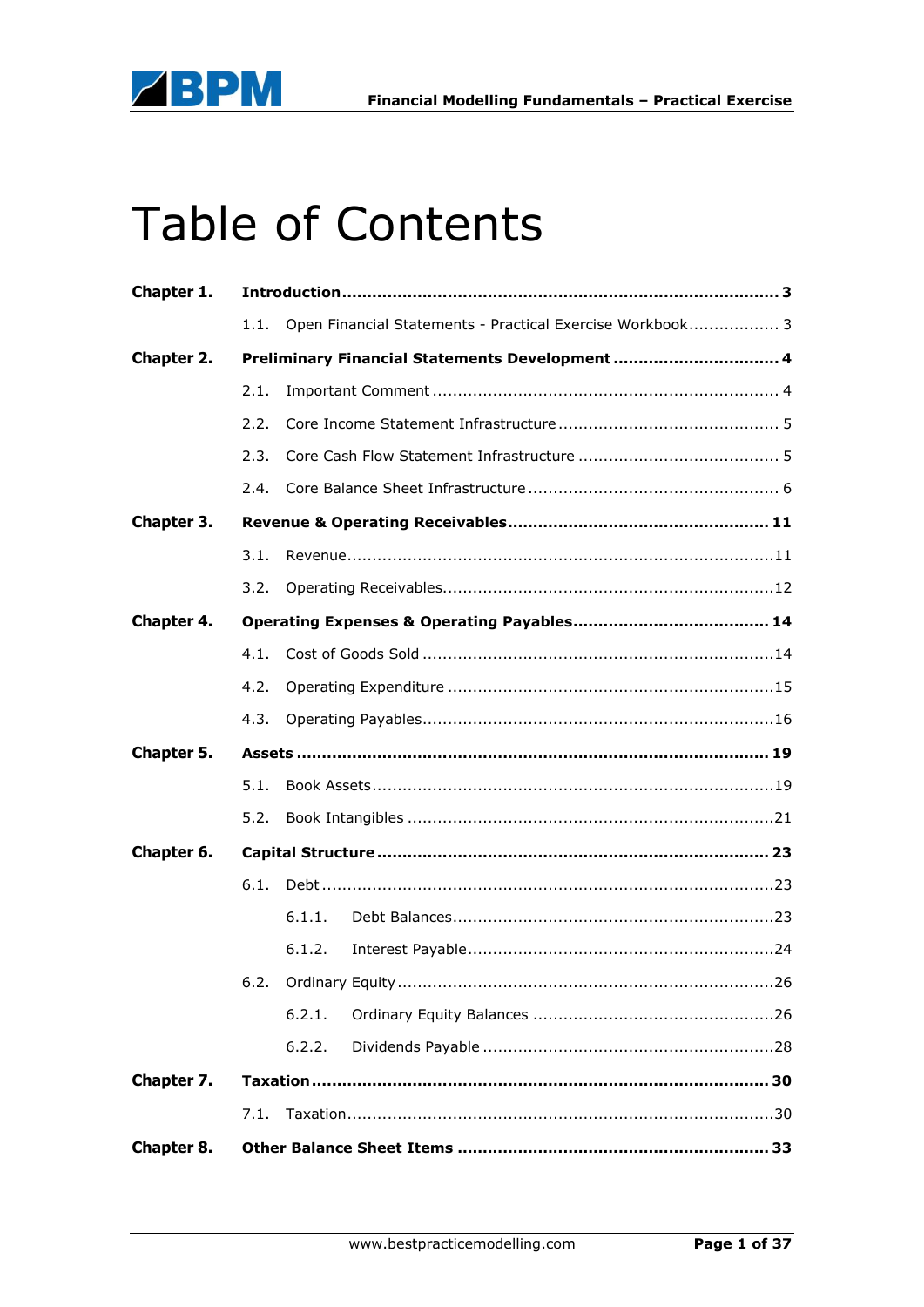

### **Financial Modelling Fundamentals – Practical Exercise** ]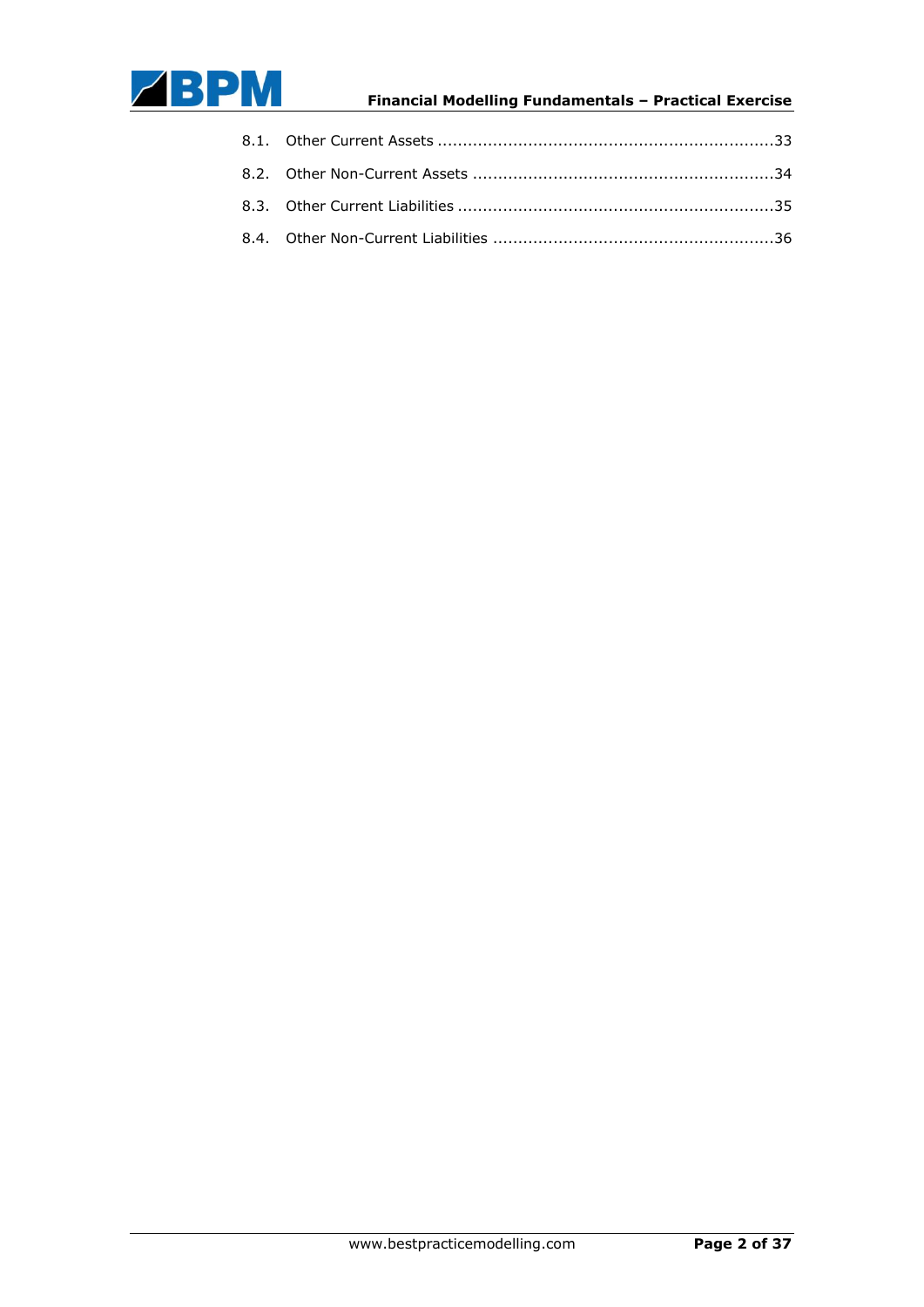

## Chapter 1.

### *Introduction*

### **1.1. Open Financial Statements - Practical Exercise Workbook**

Open the Financial Statements Modelling Exercise Excel workbook.

| $\sqrt{x}$ Open                                                                                                                                                          |                                                                                                                                               |                                         | $\mathbf x$ |
|--------------------------------------------------------------------------------------------------------------------------------------------------------------------------|-----------------------------------------------------------------------------------------------------------------------------------------------|-----------------------------------------|-------------|
| Desktop >                                                                                                                                                                | Search Desktop<br>$+$<br>▾∣                                                                                                                   |                                         | م           |
| Organize $\blacktriangledown$<br>New folder                                                                                                                              |                                                                                                                                               | 器 ▼                                     | $\mathbf Q$ |
| [x] Microsoft Office Excel<br><b>X</b> Favorites<br>$\blacksquare$ Desktop<br><b>L.</b> Downloads<br>圖 Recent Places<br><b>B</b> User1<br>Libraries<br><b>N</b> Computer | <b>En Libraries</b><br><b>RiUser1</b><br>Computer<br><b>G</b> Network<br>82 BPM-Financial Modelling Fundamentals-Practical Exercise.xlsb<br>Ξ |                                         |             |
|                                                                                                                                                                          | File name: BPM-Financial Modelling Fundamentals-Practical E> ▼                                                                                | All Excel Files (*.xl*;*.xlsx;*.xlsm; > |             |
|                                                                                                                                                                          | Tools<br>Open<br>$\overline{\phantom{a}}$                                                                                                     | Cancel<br>▼                             |             |

### **Opening the Practical Exercise Workbook**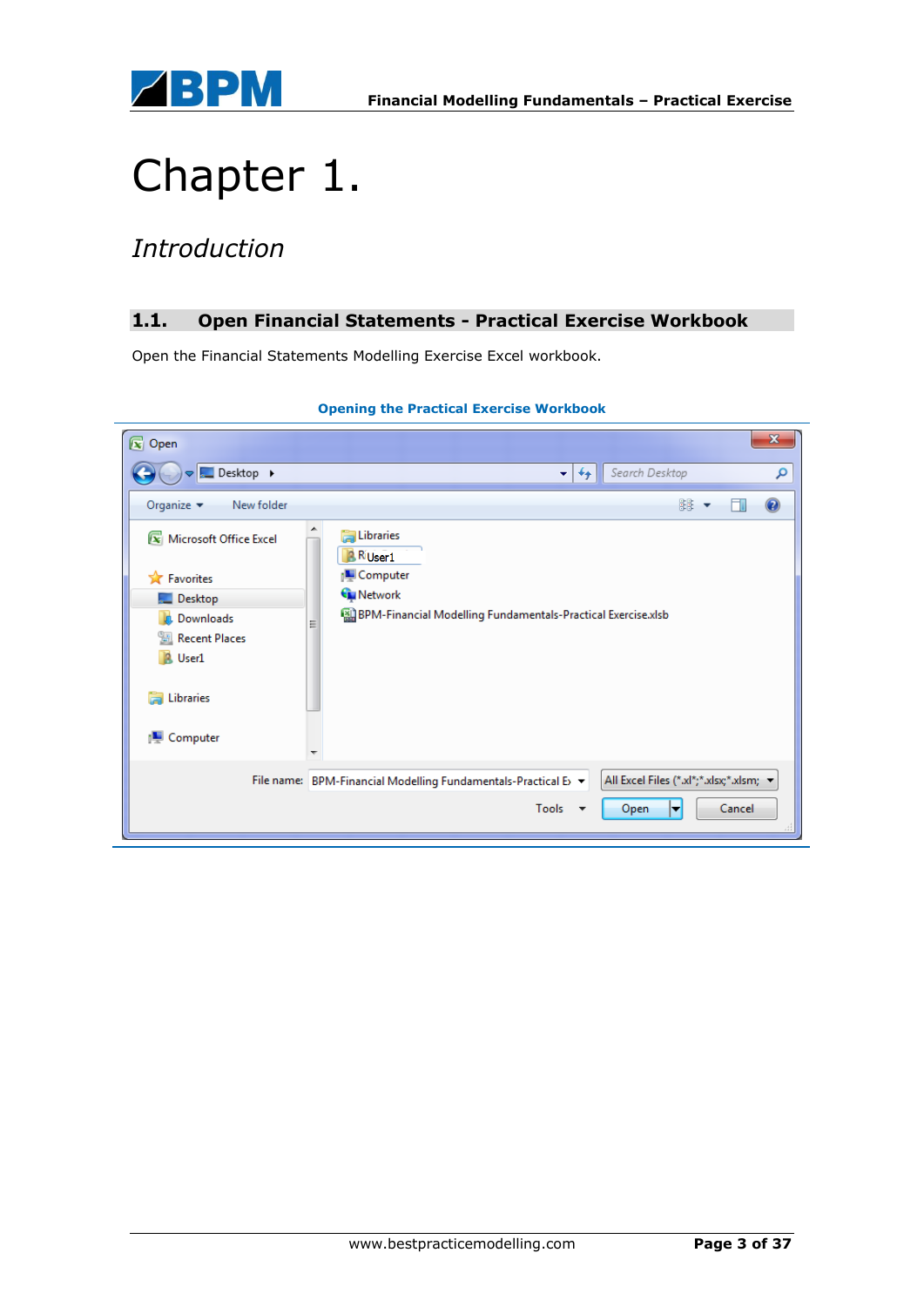

## Chapter 2.

### *Preliminary Financial Statements Development*

### **2.1. Important Comment**

This practical spreadsheet modelling exercise has been constructed by BPM Financial Modelling in order to provide a guide to understanding the development of dynamic, linked three-way financial statements – i.e. Income Statement, Balance Sheet and Cash Flow Statement. It has been designed to enable participants to understand and compartmentalise the different areas of a business and how they each impact the financial statements, and ultimately always have a balancing impact on the Balance Sheet.

In order to maximise the efficiency and effectiveness of this practical exercise, calculations are undertaken *within* the financial statements – e.g. Tax Expense is calculated on the Income Statement by multiplying Net Profit Before Tax (NPBT) by an assumed corporate tax rate. **This approach is not consistent with Modular Spreadsheet Development principles, and is not recommended by BPM Financial Modelling as an approach that should be used when developing whole-of-business financial models.**

Whilst the approach adopted in this practical exercise is not technically in breach of the Best Practice Spreadsheet Modelling Standards, it would create potential errors and unnecessary complexity when used during the development of spreadsheet models containing financial statements outside of this exercise.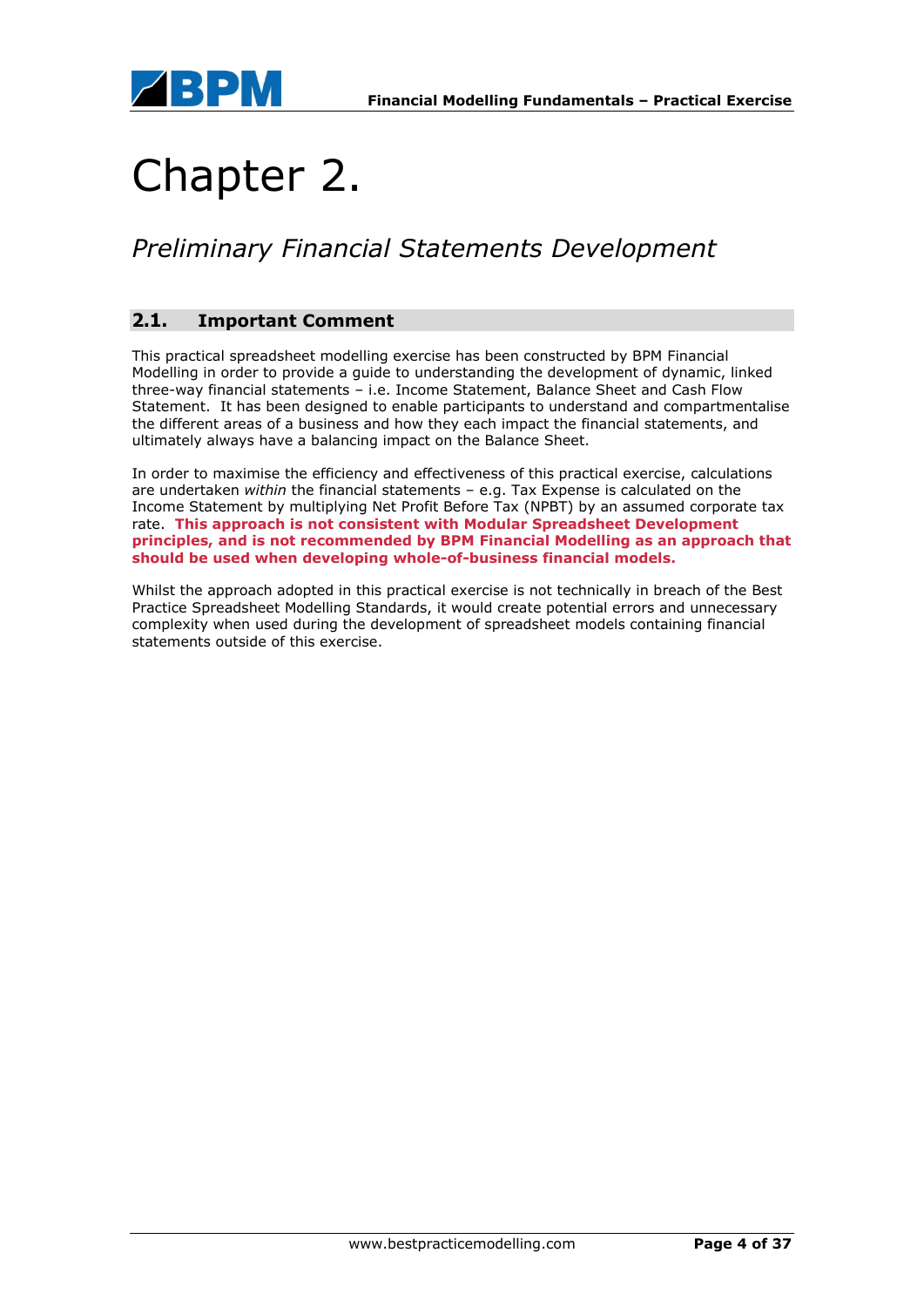

#### **2.2. Core Income Statement Infrastructure**

*This section involves the insertion of the Income Statement infrastructure, including the main statement heading and the ultimate Net Profit After Tax (NPAT) output line item.*

- 1) Select the Income Statement worksheet.
- 2) Insert the following mixed heading into cell B16:

| <b>Heading Cell</b> | <b>Formula in Heading Cell</b>    |  |
|---------------------|-----------------------------------|--|
| B <sub>16</sub>     | $=$ B1& " (" &TS Denom Label& ")" |  |

- 3) Add the Net Profit After Tax (NPAT) line in row 39 of the Income Statement, as follows:
	- a) Insert the Net Profit After Tax (NPAT) heading as follows:

| <b>Row Heading</b>          | <b>Heading</b><br><b>Cell</b> |
|-----------------------------|-------------------------------|
| Net Profit After Tax (NPAT) | C <sub>39</sub>               |

b) Insert the following formula into the period cells (Columns  $J - N$ ) of row 39 as follows:

| <b>Row Heading</b>          | <b>Row</b> | <b>Formula in Column J (and copy across)</b> |
|-----------------------------|------------|----------------------------------------------|
| Net Profit After Tax (NPAT) | 39         | $= 0$                                        |

### **2.3. Core Cash Flow Statement Infrastructure**

*This section involves the insertion of the core Cash Flow Statement infrastructure, including the main statement heading, major statement section headings and totals.*

- 1) Select the Cash Flow Statement worksheet.
- 2) Insert the following mixed heading into cell B16:

| <b>Heading Cell</b> | <b>Formula in Heading Cell</b> |  |
|---------------------|--------------------------------|--|
| B <sub>16</sub>     | =B1&" ("&TS Denom Label&")"    |  |

*To save time, the corresponding formula from the Income Statement may be copied to the Cash Flow Statement.*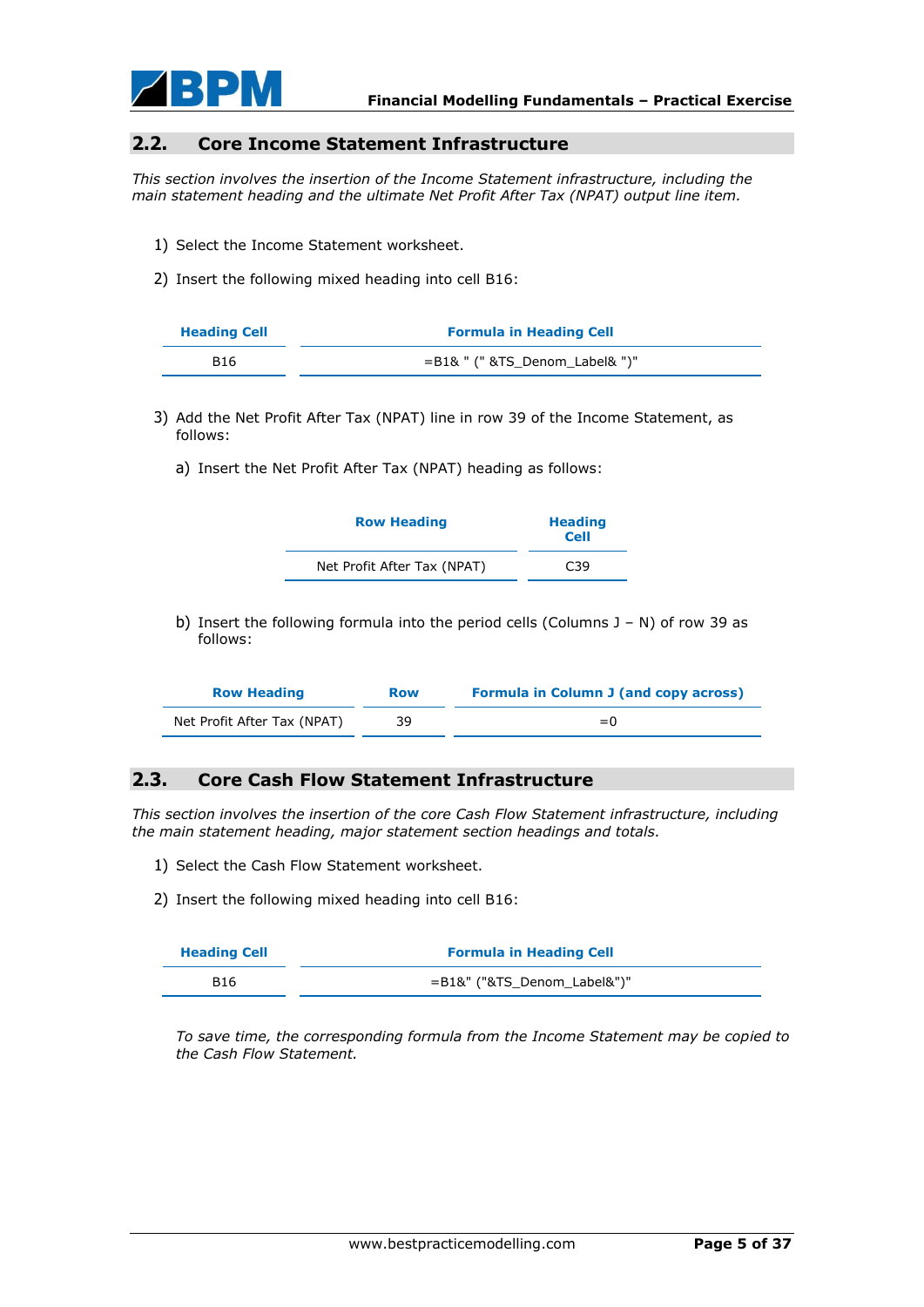

3) Insert the following headings:

| <b>Row Heading</b>                     | <b>Heading</b><br><b>Cell</b> |
|----------------------------------------|-------------------------------|
| Operating Cash Flows                   | C18                           |
| Cash Receipts                          | D <sub>22</sub>               |
| Cash Payments                          | D <sub>26</sub>               |
| Net Operating Cash Flows               | D31                           |
| Investing Cash Flows                   | C33                           |
| Net Investing Cash Flows               | D37                           |
| Financing Cash Flows                   | C39                           |
| Net Financing Cash Flows               | D46                           |
| Net Increase / (Decrease) in Cash Held | C48                           |

- a) Group the two Cash Receipts, i.e. rows 20 and 21. (Select both rows and press Alt+Shift+RightArrow).
- b) Group the three Cash Payments rows, i.e. rows 23, 24 and 25. (Select all three rows and press Alt+Shift+RightArrow).
- 4) Insert the following formulae:

| <b>Row Heading</b>                        | <b>Row</b> | <b>Formula in Column J (and copy across)</b> |
|-------------------------------------------|------------|----------------------------------------------|
| Net Operating Cash Flows                  | 31         | $= 0$                                        |
| Net Investing Cash Flows                  | 37         | $= 0$                                        |
| Net Financing Cash Flows                  | 46         | $= 0$                                        |
| Net Increase / (Decrease)<br>in Cash Held | 48         | $=$ SUM(J31,J37,J46)                         |

### **2.4. Core Balance Sheet Infrastructure**

*This section involves the insertion of the core Balance Sheet infrastructure, including the main Balance Sheet heading, major section headings and totals.*

*This section also involves the creation of the Cash and Retained Profits sections of the Balance Sheet, which link in the Change in Cash Held and Net Profit After Tax from the Cash Flow Statement and Income Statement respectively.*

- 1) Select the Balance Sheet worksheet.
- 2) Insert the following mixed heading into cell B16:

| <b>Heading Cell</b> | <b>Formula in Heading Cell</b> |
|---------------------|--------------------------------|
| <b>B16</b>          | $=$ B1&" ("&TS Denom Label&")" |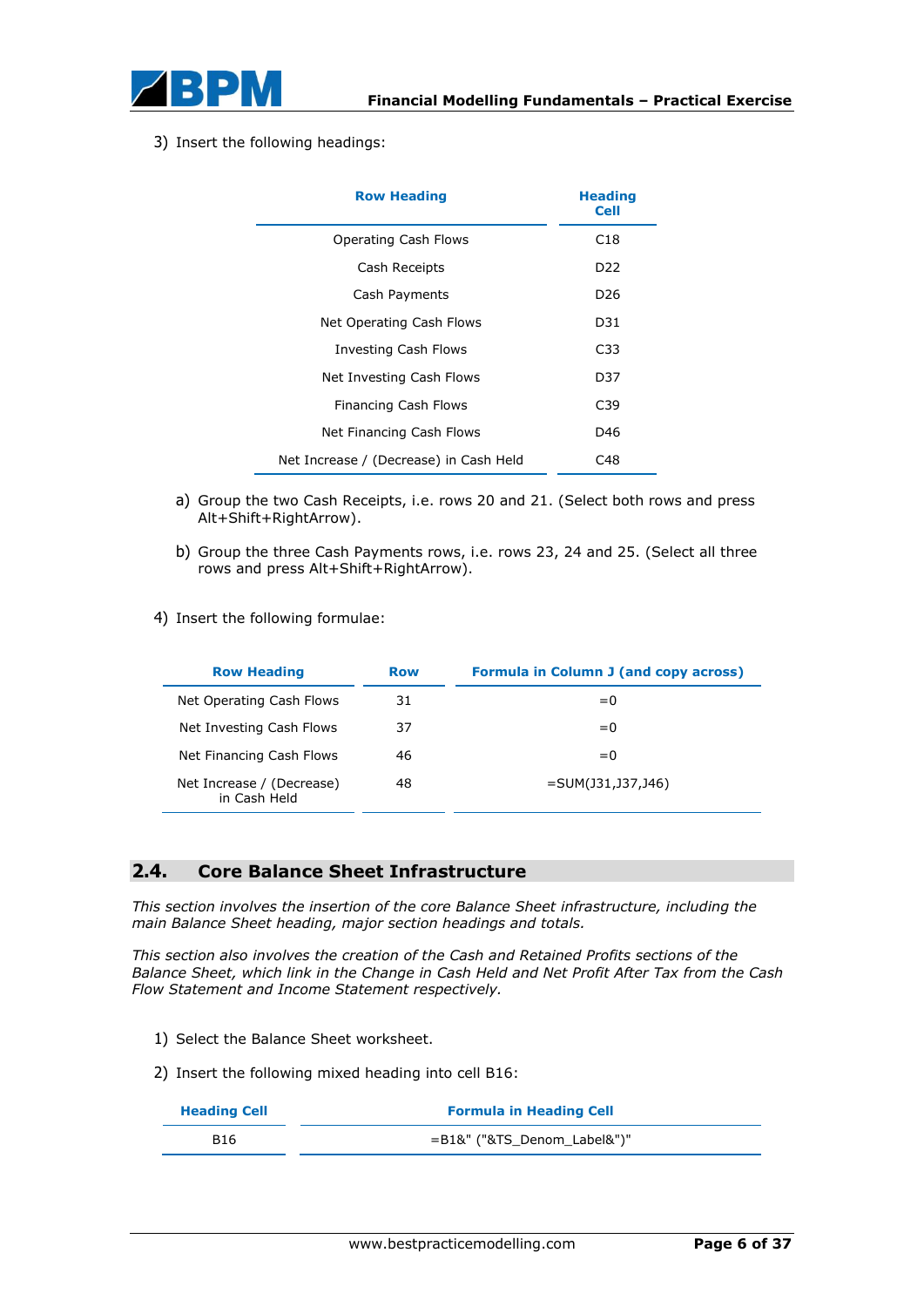

|  |  |  |  |  | 3) Insert the following headings and formulae: |
|--|--|--|--|--|------------------------------------------------|
|--|--|--|--|--|------------------------------------------------|

| <b>Row Heading</b>                   | <b>Heading Cell</b> |
|--------------------------------------|---------------------|
| <b>Current Assets</b>                | C <sub>18</sub>     |
| <b>Total Current Assets</b>          | D <sub>25</sub>     |
| Non-Current Assets                   | C <sub>27</sub>     |
| <b>Total Non-Current Assets</b>      | D33                 |
| <b>Total Assets</b>                  | C <sub>35</sub>     |
| <b>Current Liabilities</b>           | C37                 |
| <b>Total Current Liabilities</b>     | D44                 |
| Non-Current Liabilities              | C <sub>46</sub>     |
| <b>Total Non-Current Liabilities</b> | D51                 |
| <b>Total Liabilities</b>             | C53                 |
| Net Assets                           | C55                 |
| Equity                               | C57                 |
| <b>Total Equity</b>                  | C65                 |

| <b>Row Heading</b>       | <b>Row</b> | <b>Formula in Column J (and copy across)</b> |
|--------------------------|------------|----------------------------------------------|
| <b>Total Assets</b>      | 35         | $=$ SUM(J25,J33)                             |
| <b>Total Liabilities</b> | 53         | $=$ SUM(J44,J51)                             |
| Net Assets               | 55         | $=$ 135-153                                  |
| <b>Total Equity</b>      | 65         | $= 0$                                        |

- 4) On the Balance Sheet, build the Cash sub-section of the Current Assets section of the Balance Sheet, as follows:
	- a) Insert the Cash calculation rows as follows:

| <b>Row Heading</b>      | <b>Heading</b><br><b>Cell</b> |  |
|-------------------------|-------------------------------|--|
| Opening Cash            | E <sub>20</sub>               |  |
| Net Change in Cash Held | F <sub>21</sub>               |  |
| Cash                    | ככח                           |  |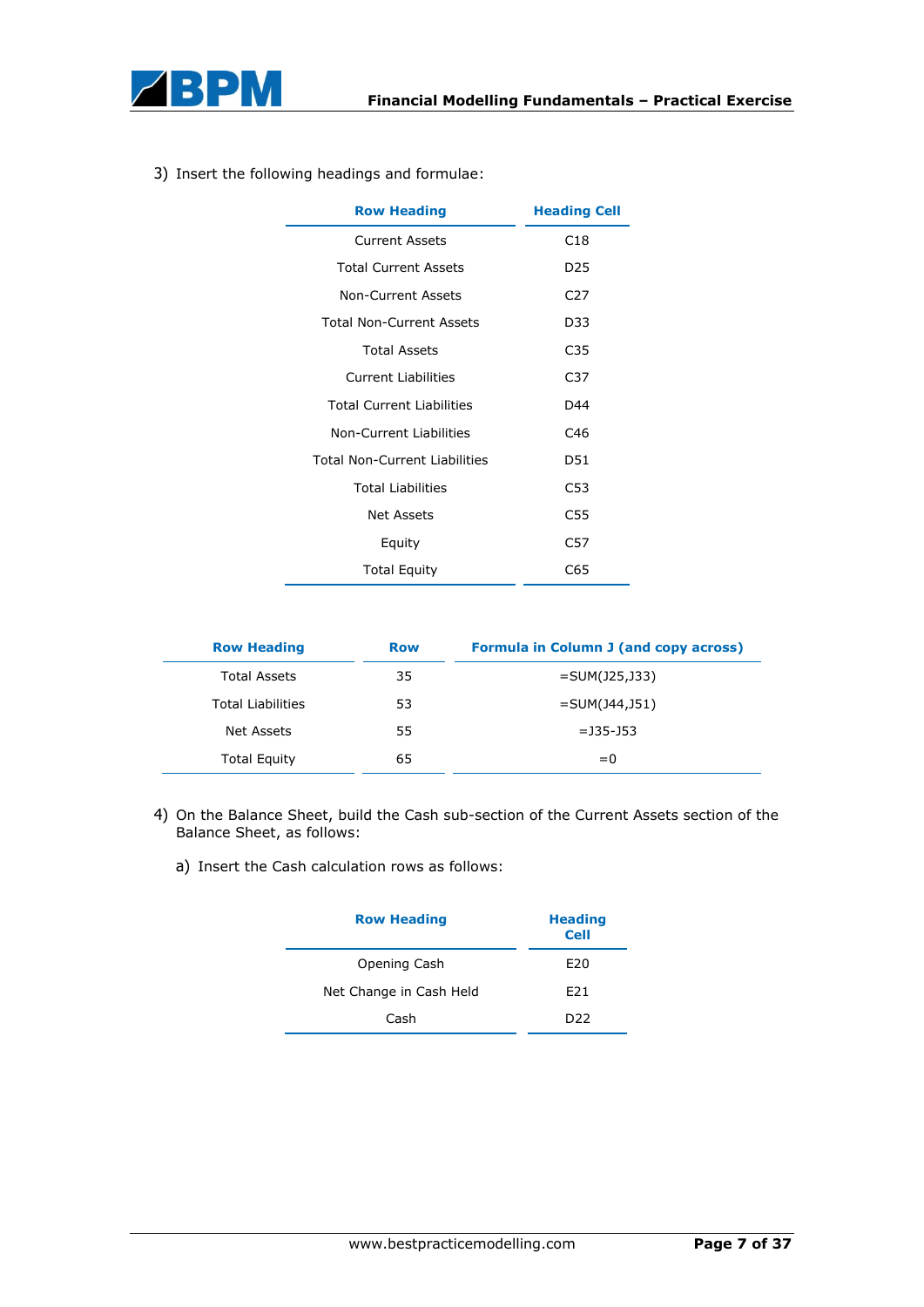

b) Insert the following formulae:

| <b>Row Heading</b>      | <b>Row</b> | Formula in Column J (and copy across) |
|-------------------------|------------|---------------------------------------|
| Opening Cash            | 20         | $=IF(J$12=1,Cash Open,I22)$           |
| Net Change in Cash Held | 21         | $=CFS$ TO!J48                         |
| Cash                    | 22         | $=SUM(J20:J21)$                       |

- c) Group the top two cash rows, i.e. rows 20 and 21. (Select both rows and press Alt+Shift+RightArrow).
- d) Insert the following formula into the period cells (Columns  $J N$ ) of row 25 to equal Cash, as follows (this will be adjusted as additional current asset categories are included in the Balance Sheet):

| <b>Row Heading</b>   | <b>Row</b> | <b>Formula in Column J (and copy across)</b> |  |
|----------------------|------------|----------------------------------------------|--|
| Total Current Assets | 25         | $=$ 122                                      |  |

- 5) Build the Retained Profits sub-section of the Equity section of the Balance Sheet, as follows:
	- a) Insert the Retained Profits calculation headings as follows:

| <b>Row Heading</b>                           | <b>Heading</b><br><b>Cell</b> |
|----------------------------------------------|-------------------------------|
| Opening Retained Profits                     | F60                           |
| Net Profit During Period                     | F61                           |
| <b>Ordinary Equity Dividends</b><br>Declared | F62                           |
| Retained Profits                             | D63                           |

b) Insert the following formulae:

| <b>Row Heading</b>                           | <b>Row</b> | <b>Formula in Column J (and copy across)</b> |
|----------------------------------------------|------------|----------------------------------------------|
| <b>Opening Retained Profits</b>              | 60         | $=IF(J$12=1,RP$ Open, I63)                   |
| Net Profit During Period                     | 61         | $=$ IS TO!J39                                |
| <b>Ordinary Equity Dividends</b><br>Declared | 62         | $= 0$                                        |
| <b>Retained Profits</b>                      | 63         | <i>=SUM(J60:J62)</i>                         |

- c) Group the top three rows, i.e. rows 60 to 62. (Select these rows and press Alt+Shift+RightArrow).
- d) Insert the following formula into the period cells (Columns J N) of row 65 to equal retained Profits, as follows (this will be adjusted as additional Total Equity categories are included in the Balance Sheet):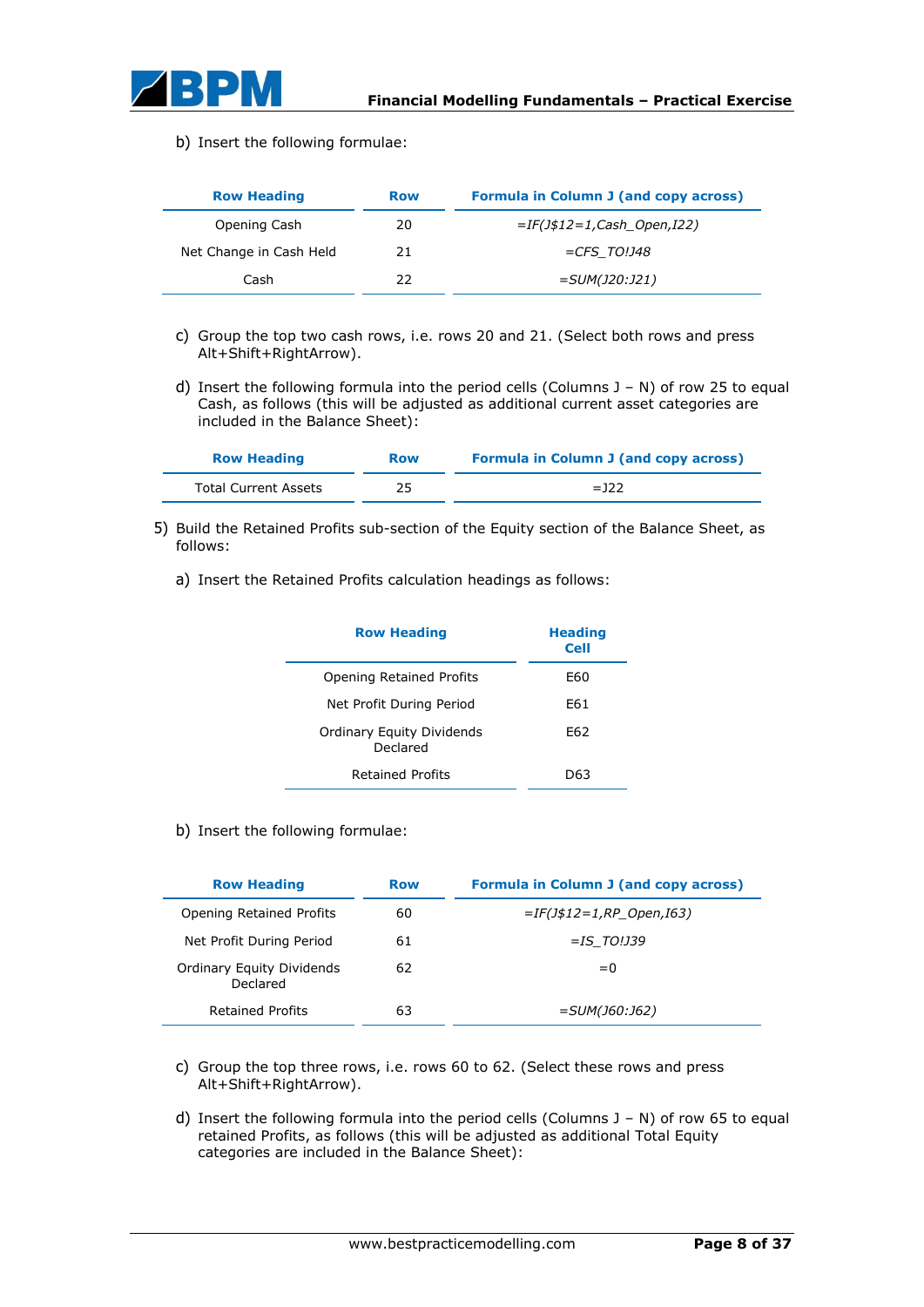

| <b>Row Heading</b>  | Row | <b>Formula in Column J (and copy across)</b> |
|---------------------|-----|----------------------------------------------|
| <b>Total Equity</b> | 65  | $=$ 163                                      |

6) Add Cash opening balance into the Opening Balance Sheet Assumptions worksheet:

| <b>Row Heading</b> | <b>Cell</b> | <b>Value</b> |
|--------------------|-------------|--------------|
| Cash               | 111         | 50.0         |

*The Balance Sheet should remain balanced after completing these steps. This can be determined by checking for errors within the Model Name, in cell B2.*

| <b>Error in Balance Sheet Example</b> |  |                                                                         |  |  |  |  |  |
|---------------------------------------|--|-------------------------------------------------------------------------|--|--|--|--|--|
| A B C D E F<br>G H I                  |  |                                                                         |  |  |  |  |  |
|                                       |  | <b>Balance Sheet</b>                                                    |  |  |  |  |  |
| $\overline{2}$                        |  | <b>Financial Statements Modelling Exercise (Error in Balance Sheet)</b> |  |  |  |  |  |
| 3                                     |  | <b>Go to Table of Contents</b>                                          |  |  |  |  |  |
|                                       |  | 因 無 阳                                                                   |  |  |  |  |  |

*The checks (including the check to determine whether the Balance Sheet is balanced) can be viewed by clicking the Checks Hyperlinks on row 4 (* $\blacksquare$   $\blacksquare$ ) of each *worksheet, except the Cover, Section and Sub-section worksheets.*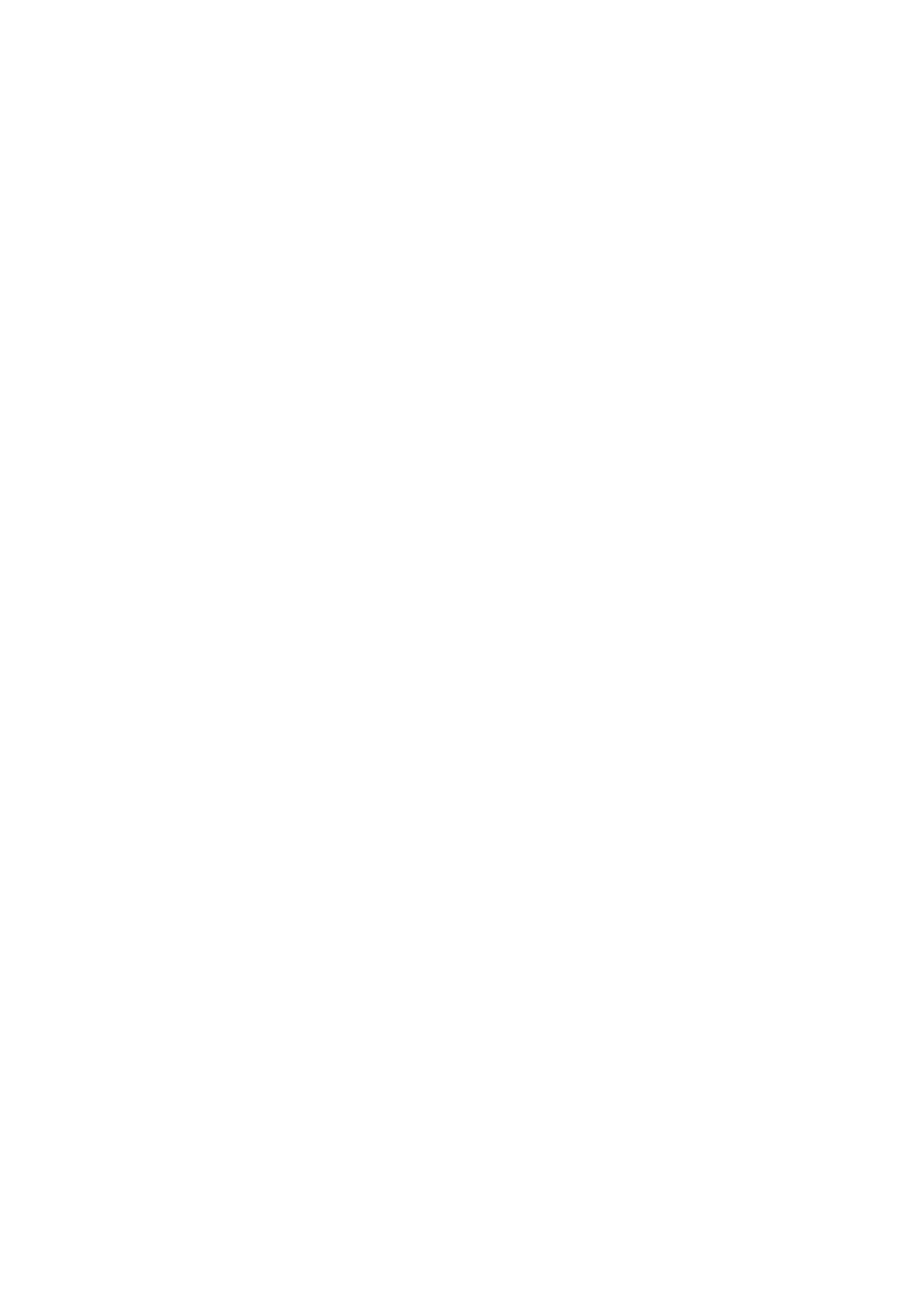

## Chapter 3.

### *Revenue & Operating Receivables*

### **3.1. Revenue**

*This section involves the incorporation of revenue (e.g. Sales) into the financial statements, entering via the Income Statement and Cash Flow Statement.*

- 1) Add revenue to the Income Statement using the Base Period & Growth Rates method, as follows:
	- a) Select the Income Statement worksheet.
	- b) Insert the revenue (Sales) heading link to the Projected Assumptions sheet, and the revenue calculation in cell J18, as follows:

| <b>Row Heading</b>       | <b>Heading Cell</b> | <b>Formula (1st Period Column)</b> |  |
|--------------------------|---------------------|------------------------------------|--|
| Sales (=Proj Ass TA!D18) | D18                 | $=IF(J$12=1,Froi$ Ass TA!J18,      |  |
|                          |                     | $I18*(1+Proj Ass T A!J18))$        |  |

c) Insert the following formula into the period cells (Columns  $J - N$ ) of row 39 to equal Sales, as follows (this will be adjusted as additional Income Statement items are included in the Income Statement):

| <b>Row Heading</b>          | <b>Row</b> | <b>Formula in Column J (and copy across)</b> |
|-----------------------------|------------|----------------------------------------------|
| Net Profit After Tax (NPAT) | 39         | $=$ 118                                      |

*The Balance Sheet should become (temporarily) unbalanced after completing these steps.*

- 2) Add revenue to the Cash Flow Statement by linking to the revenue calculation on the Income Statement, as follows:
	- a) Select the Cash Flow Statement worksheet.
	- b) Insert the revenue (Sales) heading link to the Projected Assumptions sheet, and link to the revenue on the Income Statement, as follows:

| <b>Row Heading</b>       | <b>Heading Cell</b> | <b>Formula (1st Period Column)</b> |
|--------------------------|---------------------|------------------------------------|
| Sales (=Proj_Ass_TA!D18) | E20                 | =IS TO!J18                         |

c) Insert the following formula into the period cells (Columns  $J - N$ ) of row 22 to equal Sales, as follows: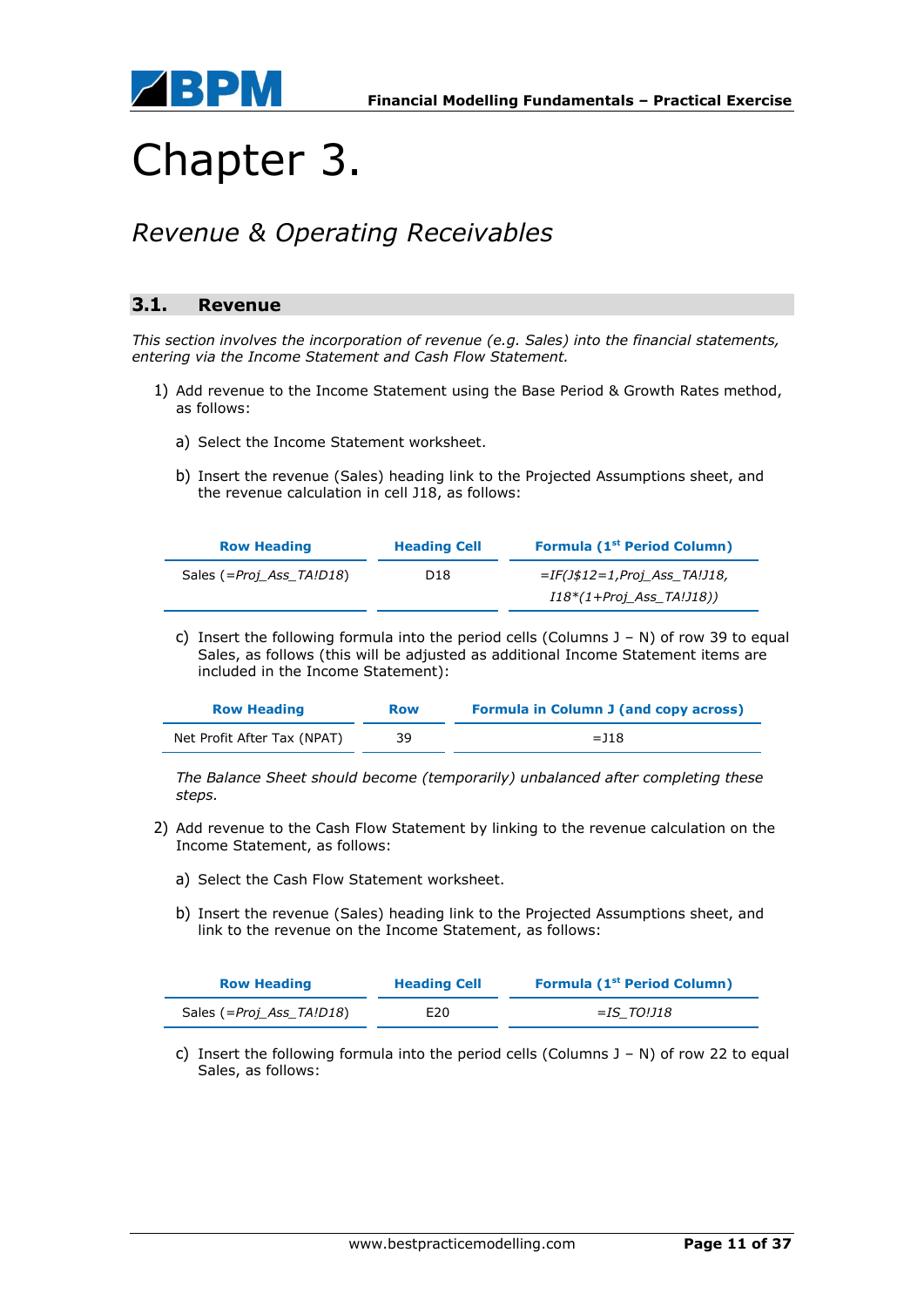

| <b>Row Heading</b> | <b>Row</b> | <b>Formula in Column J (and copy across)</b> |
|--------------------|------------|----------------------------------------------|
| Cash Receipts      | 22         | $=$ 120                                      |

d) Insert the following formula into the period cells (Columns J – N) of row 31 to equal Cash Receipts (temporarily) as follows:

| <b>Row Heading</b>       | <b>Row</b> | <b>Formula in Column J (and copy across)</b> |
|--------------------------|------------|----------------------------------------------|
| Net Operating Cash Flows | 31         | $=$ 122                                      |

*The Balance Sheet should become balanced after completing these steps.*

e) Save Model (Ctrl  $+$  S).

### **3.2. Operating Receivables**

*This section involves the incorporation of Operating Receivables (e.g. Accounts Receivable) into the financial statements, entering via the Balance Sheet and Cash Flow Statement.*

- 1) Add Accounts Receivable to the Balance Sheet using the Debtors Days method, as follows:
	- a) Select the Balance Sheet worksheet.
	- b) Insert the Accounts Receivable heading link to the Opening Balance Sheet Assumptions sheet, and the Account Payable calculation in cell J23, as follows:

| <b>Row Heading</b>                    | <b>Heading Cell</b> | <b>Formula (1st Period Column)</b>                         |
|---------------------------------------|---------------------|------------------------------------------------------------|
| Accounts Receivable<br>(=Op Rec Name) | D <sub>23</sub>     | $=$ IS TO!J18*Proj Ass TA!J31/(J\$9-<br>$J\frac{1}{8}8+1)$ |

c) Insert the following formula into the period cells (Columns  $J - N$ ) of row 25 to include Cash + Accounts Receivable, as follows:

| <b>Row Heading</b>          | <b>Row</b> | <b>Formula in Column J (and copy across)</b> |
|-----------------------------|------------|----------------------------------------------|
| <b>Total Current Assets</b> | 25         | =SUM(J22:J23)                                |

*The Balance Sheet should become (temporarily) unbalanced after completing these steps.*

- 2) Allow for the cash flow impact of Accounts Receivable by adding an adjustment line to the Cash Receipts sub-section of the Cash Flow Statement, as follows:
	- a) Select the Cash Flow Statement worksheet.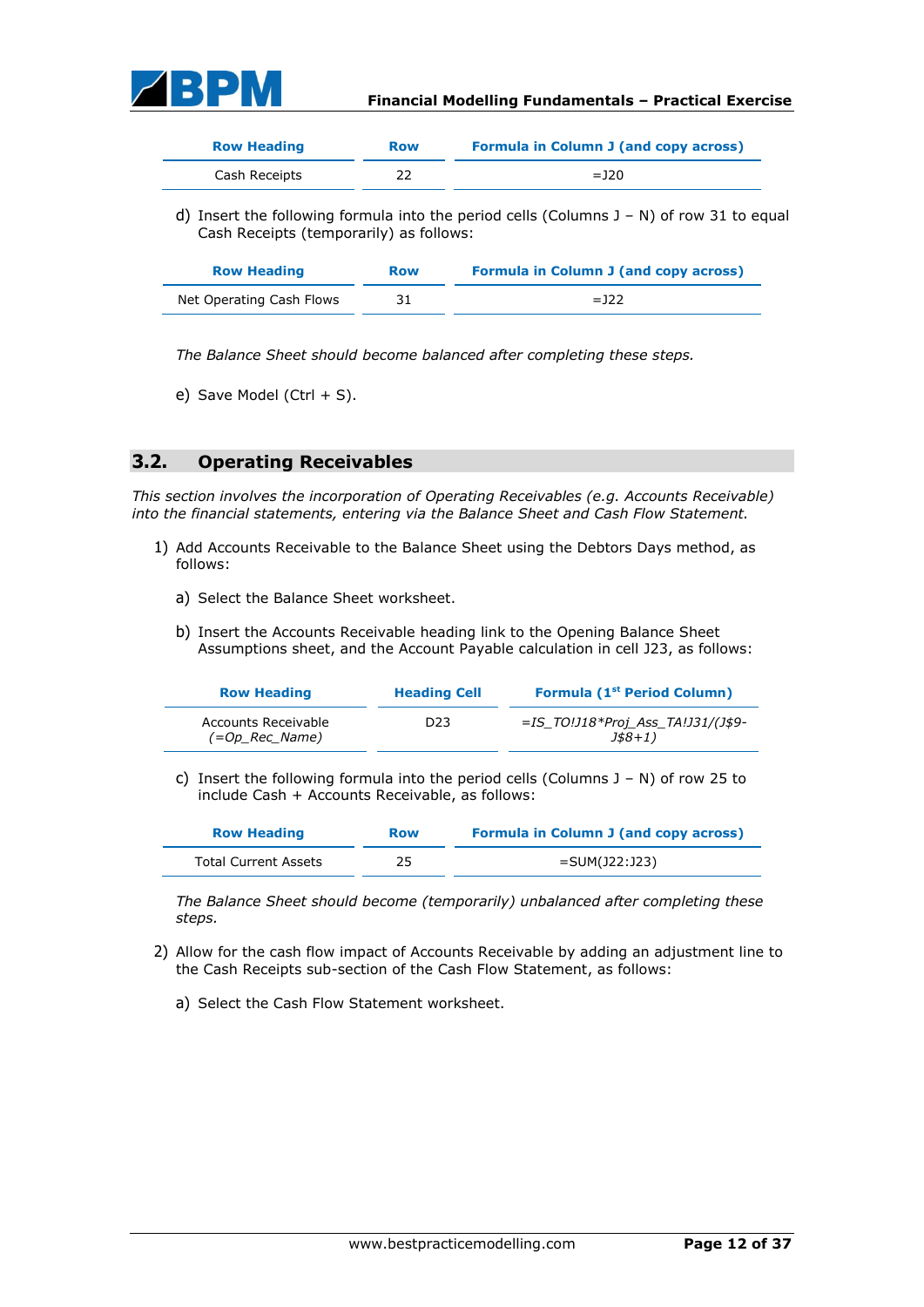

b) Insert the Decrease in Accounts Receivable heading and associated calculation into row 21, as follows:

| <b>Row Heading</b>                 | <b>Heading Cell</b> | Formula (1 <sup>st</sup> Period Column)           |
|------------------------------------|---------------------|---------------------------------------------------|
| Decrease in Accounts<br>Receivable | F <sub>21</sub>     | $=IF(J$12=1,Op$ Rec Open,BS TO!I<br>23)-BS TO!J23 |

c) Insert the following formula into the period cells (Columns J – N) of row 22 to include Sales + Decrease in Accounts Receivable, as follows:

| <b>Row Heading</b> | <b>Row</b> | <b>Formula in Column J (and copy across)</b> |
|--------------------|------------|----------------------------------------------|
| Cash Receipts      | 22         | $=$ SUM(J20:J21)                             |

*The Balance Sheet should become balanced after completing these steps.*

3) Add the Account Receivable opening balance into the Opening Balance Sheet Assumptions worksheet:

| <b>Row Heading</b>  | <b>Cell</b> | <b>Value</b> |
|---------------------|-------------|--------------|
| Accounts Receivable | 11 2        | 10.0         |

*The Balance Sheet should remain balanced after completing this step.*

a) Save Model (Ctrl  $+$  S).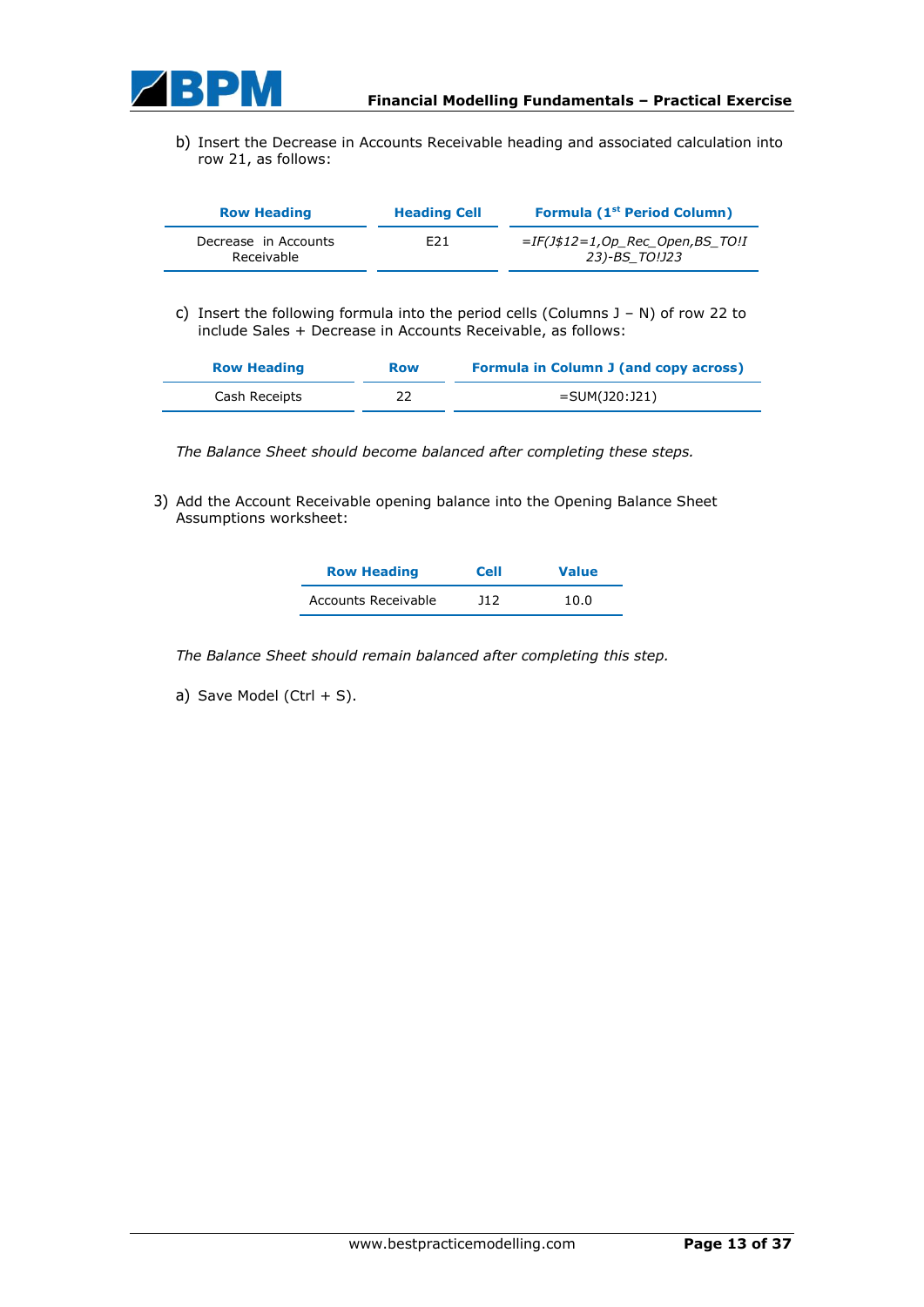



## Chapter 4.

### *Operating Expenses & Operating Payables*

### **4.1. Cost of Goods Sold**

*This section involves the incorporation of Cost of Goods Sold into the financial statements, entering via the Income Statement and Cash Flow Statement.*

- 1) Add Cost of Goods Sold to the Income Statement using the % of Sales method, as follows:
	- a) Select the Income Statement worksheet.
	- b) Insert the Cost of Goods Sold heading link to the Projected Assumptions sheet, and the revenue calculation in cell J19, as follows:

| <b>Row Heading</b>                       | <b>Heading Cell</b> | <b>Formula (1st Period Column)</b> |
|------------------------------------------|---------------------|------------------------------------|
| Cost of Goods Sold<br>(=Proj Ass TA!D20) | D <sub>19</sub>     | <i>=-J18*Proj Ass TA!J20</i>       |

c) Insert a Gross Margin row into the Income Statement, summing revenue and cost of goods sold, as follows:

| <b>Row Heading</b> | <b>Heading Cell</b> | <b>Formula (1st Period Column)</b> |
|--------------------|---------------------|------------------------------------|
| Gross Margin       | C21                 | =SUM(J18:J19)                      |

d) Insert the following formula into the period cells (Columns  $J - N$ ) of row 39 to equal Gross Margin (temporarily), as follows:

| <b>Row Heading</b>          | <b>Row</b> | <b>Formula in Column J (and copy across)</b> |
|-----------------------------|------------|----------------------------------------------|
| Net Profit After Tax (NPAT) | 39         | $=$ 121                                      |

*The Balance Sheet should become (temporarily) unbalanced after completing these steps.*

- 2) Add Cost of Goods Sold to the Cash Flow Statement by linking to the Cost of Goods Sold calculation on the Income Statement, as follows:
	- a) Select the Cash Flow Statement worksheet.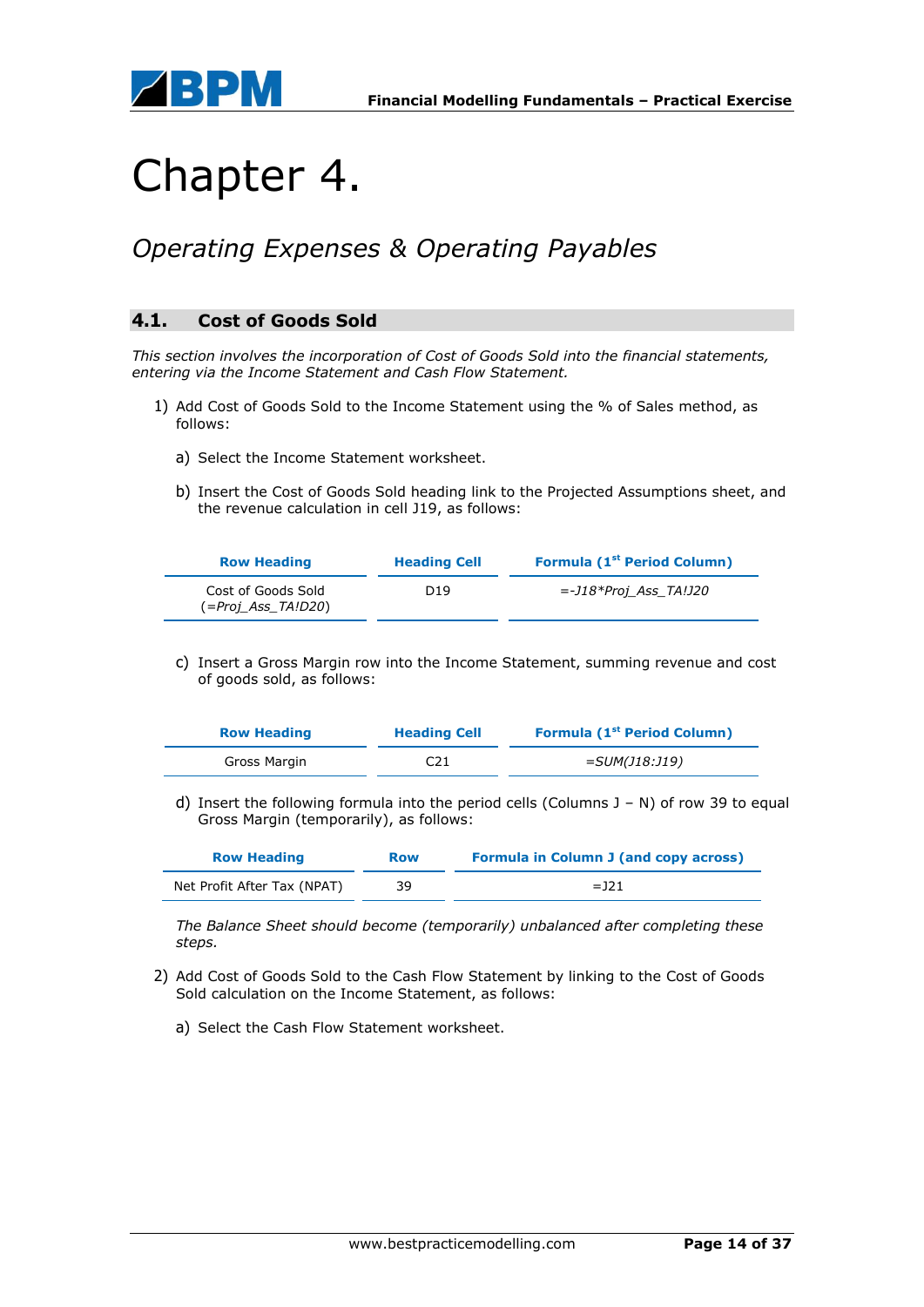

b) Insert the Cost of Goods Sold heading link to the Projected Assumptions sheet, and calculation link to Cost of Goods Sold on the Income Statement, as follows:

| <b>Row Heading</b>                       | <b>Heading Cell</b> | Formula (1 <sup>st</sup> Period Column) |  |
|------------------------------------------|---------------------|-----------------------------------------|--|
| Cost of Goods Sold<br>(=Proj Ass TA!D20) | E23                 | $=$ IS TO!J19                           |  |

c) Insert the following formula into the period cells (Columns  $J - N$ ) of row 26 to equal Cost of Goods Sold (temporarily), as follows:

| <b>Row Heading</b> | <b>Row</b> | <b>Formula in Column J (and copy across)</b> |
|--------------------|------------|----------------------------------------------|
| Cash Payments      | 26         | $=$ 123                                      |

d) Insert the following formula into the period cells (Columns  $J - N$ ) of row 31 to equal Cash Receipts + Cash Payments (temporarily), as follows:

| <b>Row Heading</b>       | <b>Row</b> | <b>Formula in Column J (and copy across)</b> |
|--------------------------|------------|----------------------------------------------|
| Net Operating Cash Flows | 31         | =SUM(J22,J26)                                |

*The Balance Sheet should become balanced after completing these steps.*

e) Save Model (Ctrl  $+$  S).

#### **4.2. Operating Expenditure**

*This section involves the incorporation of Operating Expenditure into the financial statements, entering via the Income Statement and Cash Flow Statement.*

- 1) Add Operating Expenditure to the Income Statement using the Base Period & Growth Rates method, as follows:
	- a) Select the Income Statement worksheet.
	- b) Insert the Operating Expenditure heading link to the Projected Assumptions sheet, and the Operating Expenditure calculation in cell J23, as follows:

| <b>Row Heading</b>                          | <b>Heading Cell</b> | Formula (1 <sup>st</sup> Period Column)                   |
|---------------------------------------------|---------------------|-----------------------------------------------------------|
| Operating Expenditure<br>(=Proj Ass TA!D23) | D23.                | $=IF(J$12=1,-Proj Ass T4J23,$<br>I23*(1+Proj Ass TA!J23)) |

2) Insert an EBITDA ("Earnings Before Interest, Tax, Depreciation & Amortisation") row into the Income Statement, summing Gross Margin and Operating Expenditure, as follows:

| <b>Row Heading</b> | <b>Heading Cell</b> | <b>Formula (1st Period Column)</b> |
|--------------------|---------------------|------------------------------------|
| EBITDA             | C25                 | =SUM(J21,J23)                      |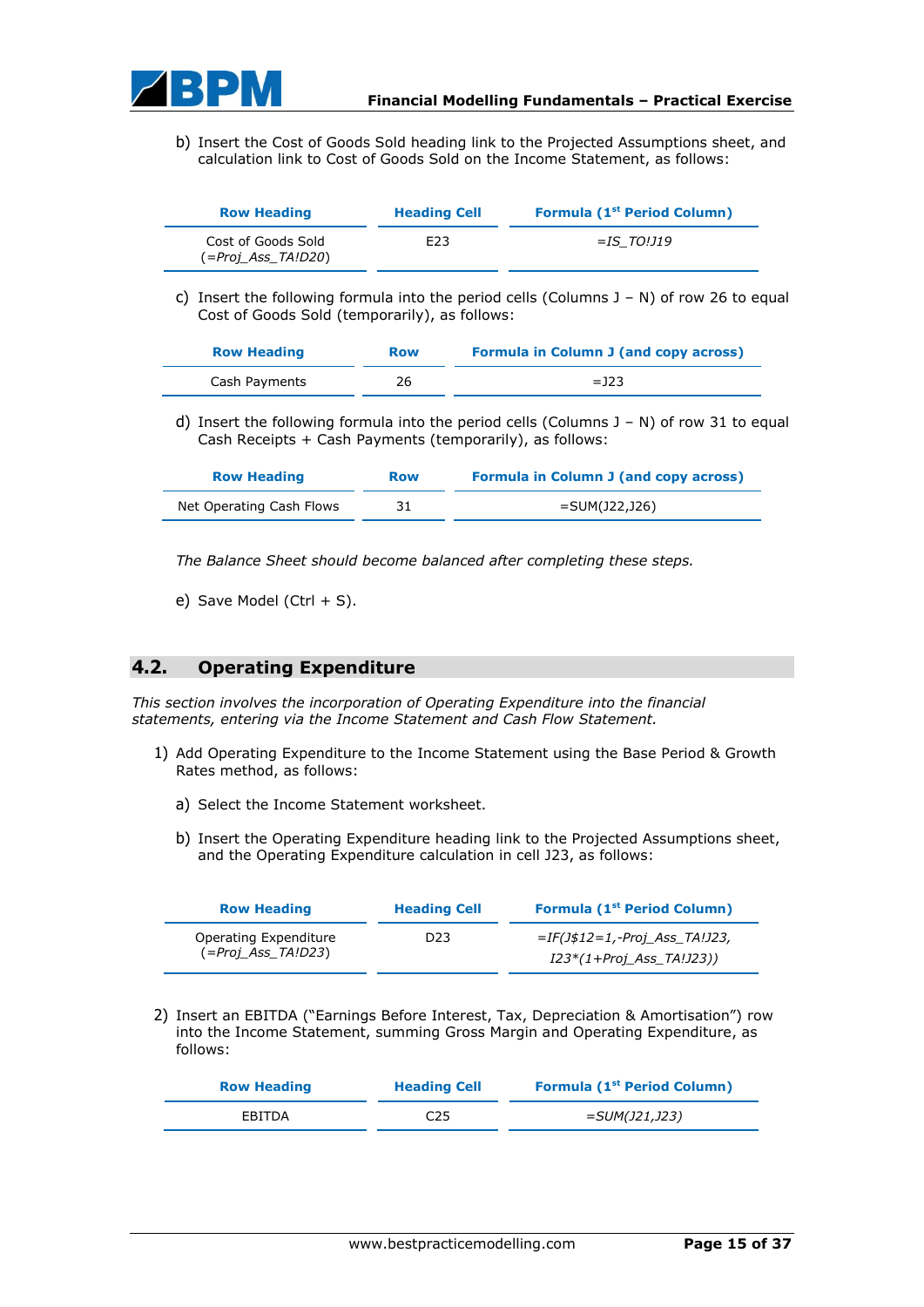

a) Insert the following formula into the period cells (Columns  $J - N$ ) of row 39 to equal EBITDA (temporarily), as follows:

| <b>Row Heading</b>          | <b>Row</b> | <b>Formula in Column J (and copy across)</b> |
|-----------------------------|------------|----------------------------------------------|
| Net Profit After Tax (NPAT) | 39         | $=$ 125                                      |

*The Balance Sheet should become (temporarily) unbalanced after completing these steps.*

- 3) Add Operating Expenditure to the Cash Flow Statement by linking to the Operating Expenditure calculation on the Income Statement, as follows:
	- a) Select the Cash Flow Statement worksheet.
	- b) Insert the Operating Expenditure heading link to the Projected Assumptions sheet, and link Operating Expenditure on the Income Statement, as follows:

| <b>Row Heading</b>                              | <b>Heading Cell</b> | <b>Formula (1st Period Column)</b> |
|-------------------------------------------------|---------------------|------------------------------------|
| Operating Expenditure<br>$( = Proj Ass TA!D23)$ | E24                 | =IS TO!J23                         |

c) Insert the following formula into the period cells (Columns  $J - N$ ) of row 26 to equal Cost of Goods Sold + Operating Expenditure (temporarily), as follows:

| <b>Row Heading</b> | <b>Row</b> | <b>Formula in Column J (and copy across)</b> |
|--------------------|------------|----------------------------------------------|
| Cash Payments      | 26         | =SUM(J23:J24)                                |

*The Balance Sheet should become balanced after completing these steps.*

d) Save Model (Ctrl  $+$  S).

### **4.3. Operating Payables**

*This section involves the incorporation of Operating Payables (e.g. Accounts Payable) into the financial statements, entering via the Balance Sheet and Cash Flow Statement.*

- 1) Add Accounts Payable to the Balance Sheet using the Creditors Days method, as follows:
	- a) Select the Balance Sheet worksheet.
	- b) Insert the Accounts Payable heading link to the Opening Balance Sheet Assumptions sheet, and the Accounts Payable calculation in cell J39, as follows:

| <b>Row Heading</b>                          | <b>Heading Cell</b> | <b>Formula (1st Period Column)</b>                        |
|---------------------------------------------|---------------------|-----------------------------------------------------------|
| <b>Accounts Payable</b><br>$(=Op Pay Name)$ | D39                 | =-IS TO!J23*Proj Ass TA!J33/(J\$9-<br>$J\frac{1}{8}$ + 1) |

c) Insert the following formula into the period cells (Columns  $J - N$ ) of row 44 to equal Accounts Payable (temporarily), as follows: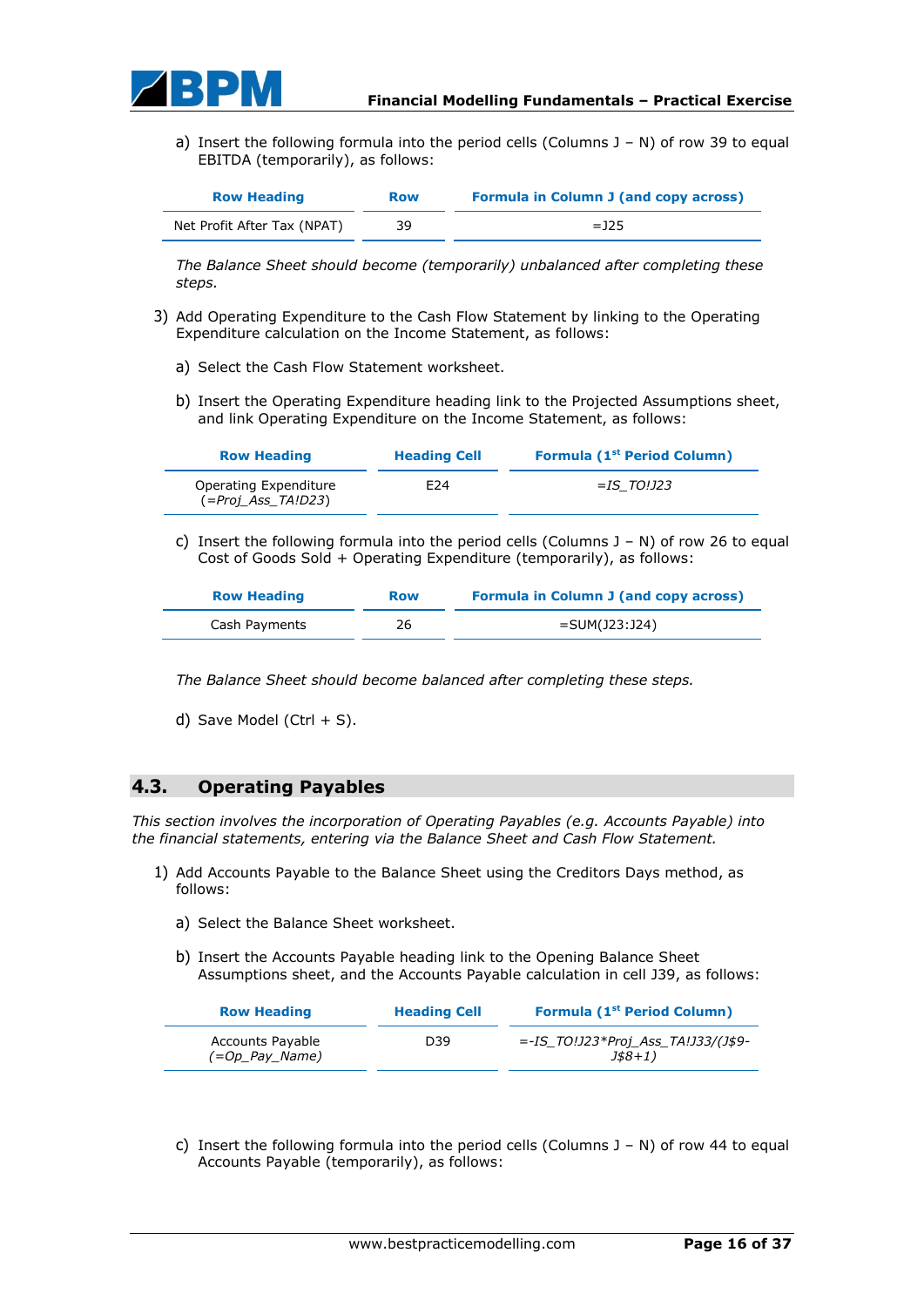

| <b>Row Heading</b>               | <b>Row</b> | <b>Formula in Column J (and copy across)</b> |
|----------------------------------|------------|----------------------------------------------|
| <b>Total Current Liabilities</b> | 44         | $=$ 139                                      |

*The Balance Sheet should become (temporarily) unbalanced after completing these steps.*

- 2) Allow for the cash flow impact of Accounts Payable by adding an adjustment line to the Cash Payments sub-section of the Cash Flow Statement, as follows:
	- a) Select the Cash Flow Statement worksheet.
	- b) Insert the Increase in Accounts Payable heading and associated calculation into row 25, as follows:

| <b>Row Heading</b>           | <b>Heading Cell</b> | <b>Formula (1st Period Column)</b>                 |
|------------------------------|---------------------|----------------------------------------------------|
| Increase in Accounts Payable | E25                 | $=$ BS TO!J39-<br>IF(J\$12=1,Op_Pay_Open,BS_TO!I39 |

c) Insert the following formula into the period cells (Columns  $J - N$ ) of row 26 to equal Cost of Goods Sold + Operating Expenditure + Increase in Accounts Payable, as follows:

| <b>Row Heading</b> | <b>Row</b> | <b>Formula in Column J (and copy across)</b> |
|--------------------|------------|----------------------------------------------|
| Cash Payments      | 26         | =SUM(J23:J25)                                |

*The Balance Sheet should become balanced after completing these steps.*

3) Add the Accounts Payable opening balance into the Opening Balance Sheet Assumptions worksheet:

| <b>Row Heading</b> | <b>Cell</b> | <b>Value</b> |
|--------------------|-------------|--------------|
| Accounts Payable   | <b>J28</b>  | 8.0          |

*The Balance Sheet should remain balanced after completing this step.*

a) Save Model (Ctrl  $+$  S).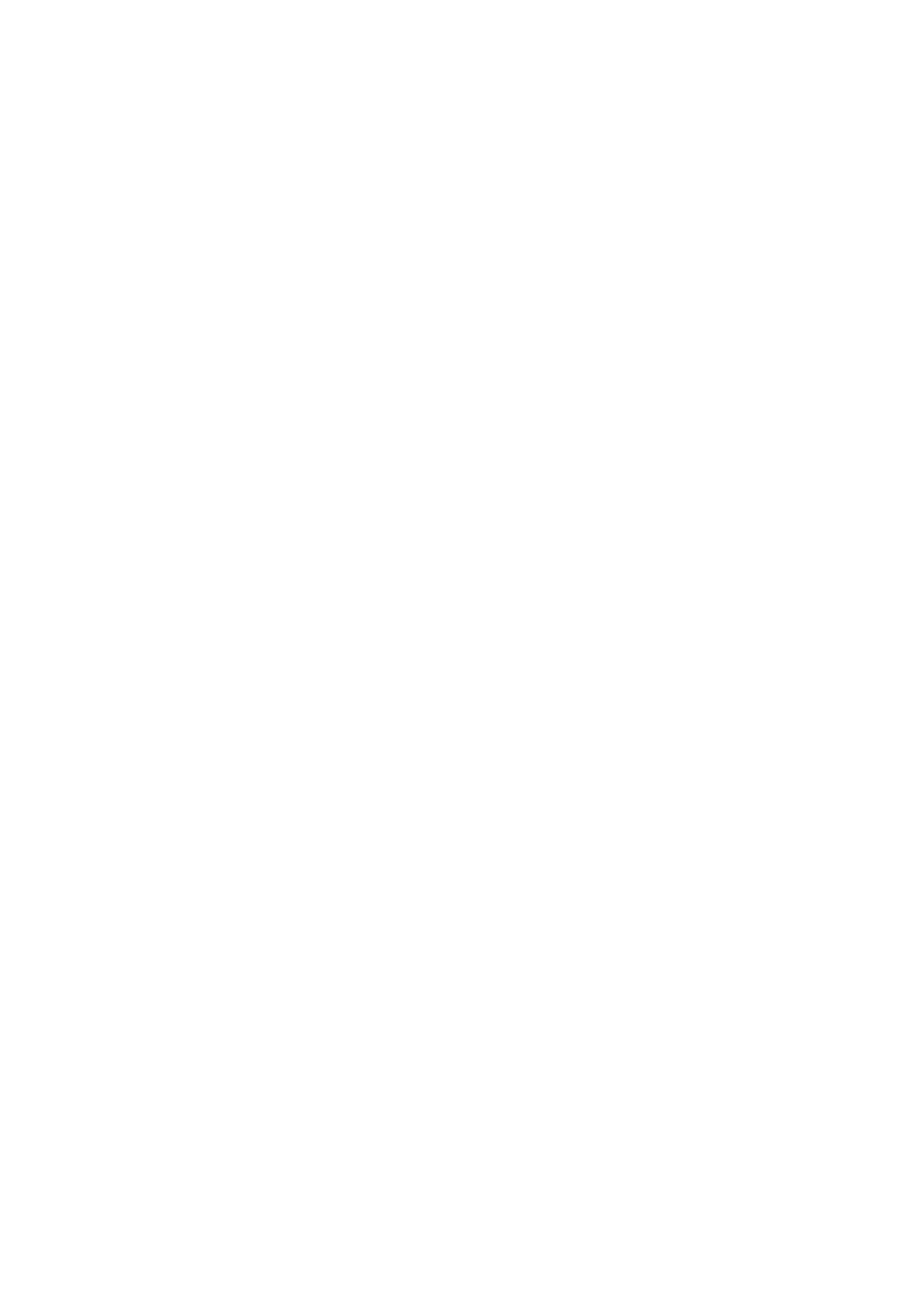

## Chapter 5.

### *Assets*

### **5.1. Book Assets**

*This section involves the incorporation of Book Assets into the financial statements, entering all 3 financial statements – i.e. the Income Statement, Balance Sheet and Cash Flow Statement.*

- 1) Add Book Assets Capital Expenditure to the Investing Cash Flows section of the Cash Flow Statement, directly linking it from the Projected Assumptions sheet, as follows:
	- a) Select the Cash Flow Statement worksheet.
	- b) Insert the Book Assets (PP&E) Capital Expenditure heading and formula links to the Projected Assumptions sheet into row 35, as follows:

| <b>Row Heading</b>                               | <b>Heading Cell</b> | <b>Formula (1st Period Column)</b> |
|--------------------------------------------------|---------------------|------------------------------------|
| Capital Expenditure - PP&E<br>(=Proj Ass TA!D25) | D35                 | <i>=-Proj Ass TA!J25</i>           |

c) Insert the following formula into the period cells (Columns J – N) of row 37 to equal Capital Expenditure - PP&E, as follows:

| <b>Row Heading</b>       | <b>Row</b> | <b>Formula in Column J (and copy across)</b> |
|--------------------------|------------|----------------------------------------------|
| Net Investing Cash Flows | 37         | $=$ 135                                      |

*The Balance Sheet should become (temporarily) unbalanced after completing these steps.*

- 2) Add Book Assets Depreciation to the Income Statement using the % of Capital Expenditure method, as follows:
	- a) Select the Income Statement worksheet.
	- b) Insert the Depreciation heading link to the Projected Assumptions sheet and the depreciation calculation into row 27, as follows:

| <b>Row Heading</b>                        | <b>Heading Cell</b> | <b>Formula (1st Period Column)</b> |
|-------------------------------------------|---------------------|------------------------------------|
| Depreciation - PP&E<br>(=Proj Ass TA!D40) | F27                 | =Proj_Ass_TA!J40*CFS_TO!J35        |

- Apply Level 2 Grouping to row 27 (Select row 27 and press Alt+Shift+RightArrow).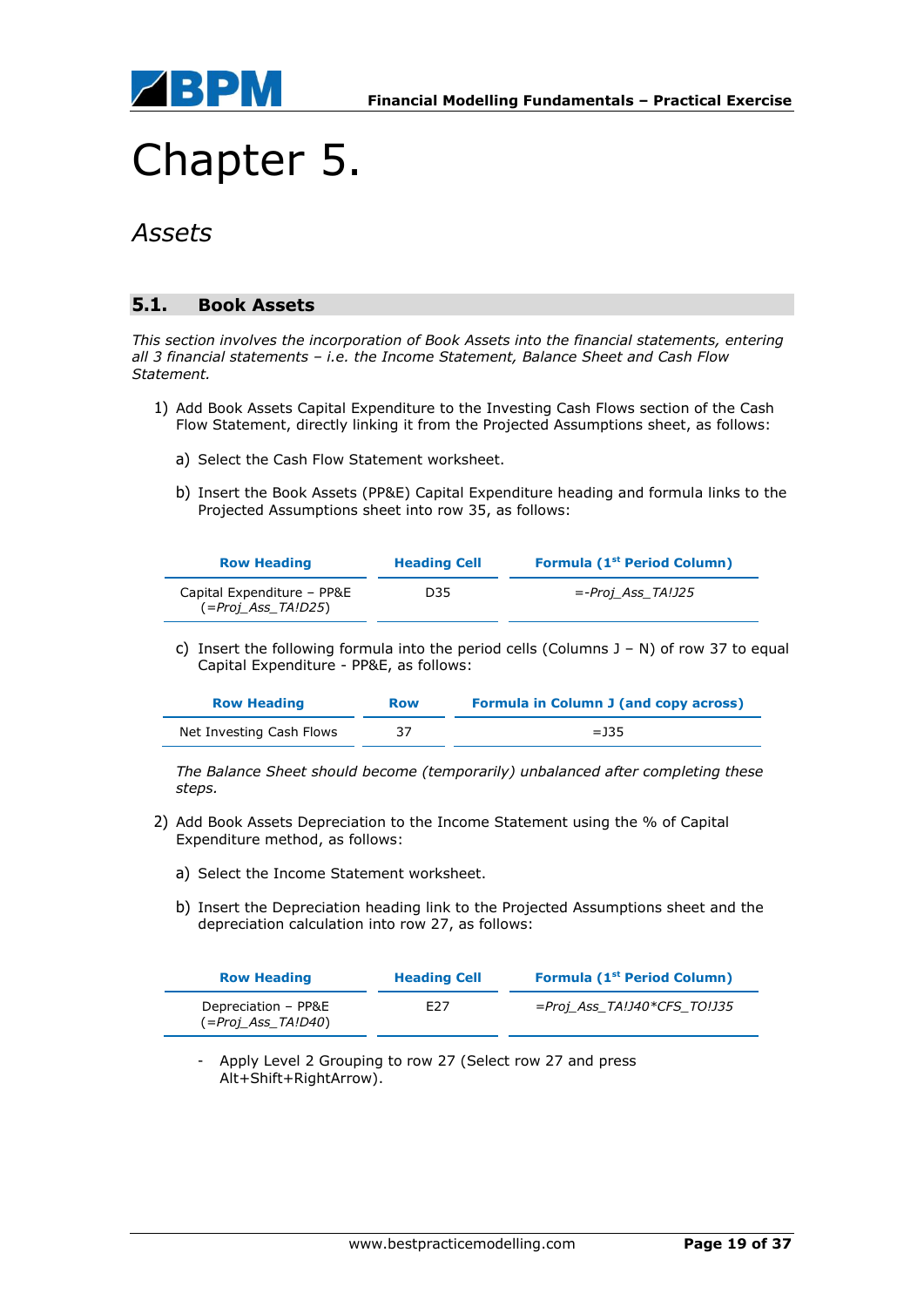

c) Insert a Total Depreciation & Amortisation row into row 29 of the Income Statement, as follows:

| <b>Row Heading</b>                   | <b>Heading Cell</b> | <b>Formula (1st Period Column)</b> |
|--------------------------------------|---------------------|------------------------------------|
| Total Depreciation &<br>Amortisation | D <sub>29</sub>     | $=$ 127                            |

d) Insert an EBIT ("Earnings Before Interest & Tax") row into the Income Statement, summing EBITDA and Total Depreciation & Amortisation, as follows:

| <b>Row Heading</b> | <b>Heading Cell</b> | <b>Formula (1st Period Column)</b> |
|--------------------|---------------------|------------------------------------|
| EBIT               | C31                 | <i>=SUM(J25,J29)</i>               |

e) Insert the following formula into the period cells (Columns J – N) of row 39 to equal EBIT (temporarily), as follows:

| <b>Row Heading</b>          | <b>Row</b> | <b>Formula in Column J (and copy across)</b> |
|-----------------------------|------------|----------------------------------------------|
| Net Profit After Tax (NPAT) | 39         | $=$ 131                                      |

*The Balance Sheet should remain (temporarily) unbalanced after completing these steps.*

- 3) Add Book Assets to the Non-Current Assets section of the Balance Sheet as follows:
	- a) Select the Balance Sheet worksheet.
	- b) Insert the Book Assets (PP&E) heading link to the Opening Balance Sheet Assumptions sheet, and the book assets closing balance calculation in cell J29, as follows:

| <b>Row Heading</b>     | <b>Heading Cell</b> | Formula (1 <sup>st</sup> Period Column)                    |
|------------------------|---------------------|------------------------------------------------------------|
| PP&E (=Assets Bk Name) | D29                 | $=IF(J$12=1,Assets BK Open,I29)$ -<br>CFS TO!J35+IS TO!J27 |

c) Insert the following formula into the period cells (Columns  $J - N$ ) of row 33 to equal PP&E (temporarily), as follows:

| <b>Row Heading</b>              | <b>Row</b> | <b>Formula in Column J (and copy across)</b> |
|---------------------------------|------------|----------------------------------------------|
| <b>Total Non-Current Assets</b> |            | $=$ 129                                      |

*The Balance Sheet should become balanced after completing these steps.*

4) Add the Property, Plant and Equipment opening balance into the Opening Balance Sheet Assumptions worksheet:

| <b>Row Heading</b> | <b>Cell</b> | <b>Value</b> |
|--------------------|-------------|--------------|
| PP&E               | J18         | 250.0        |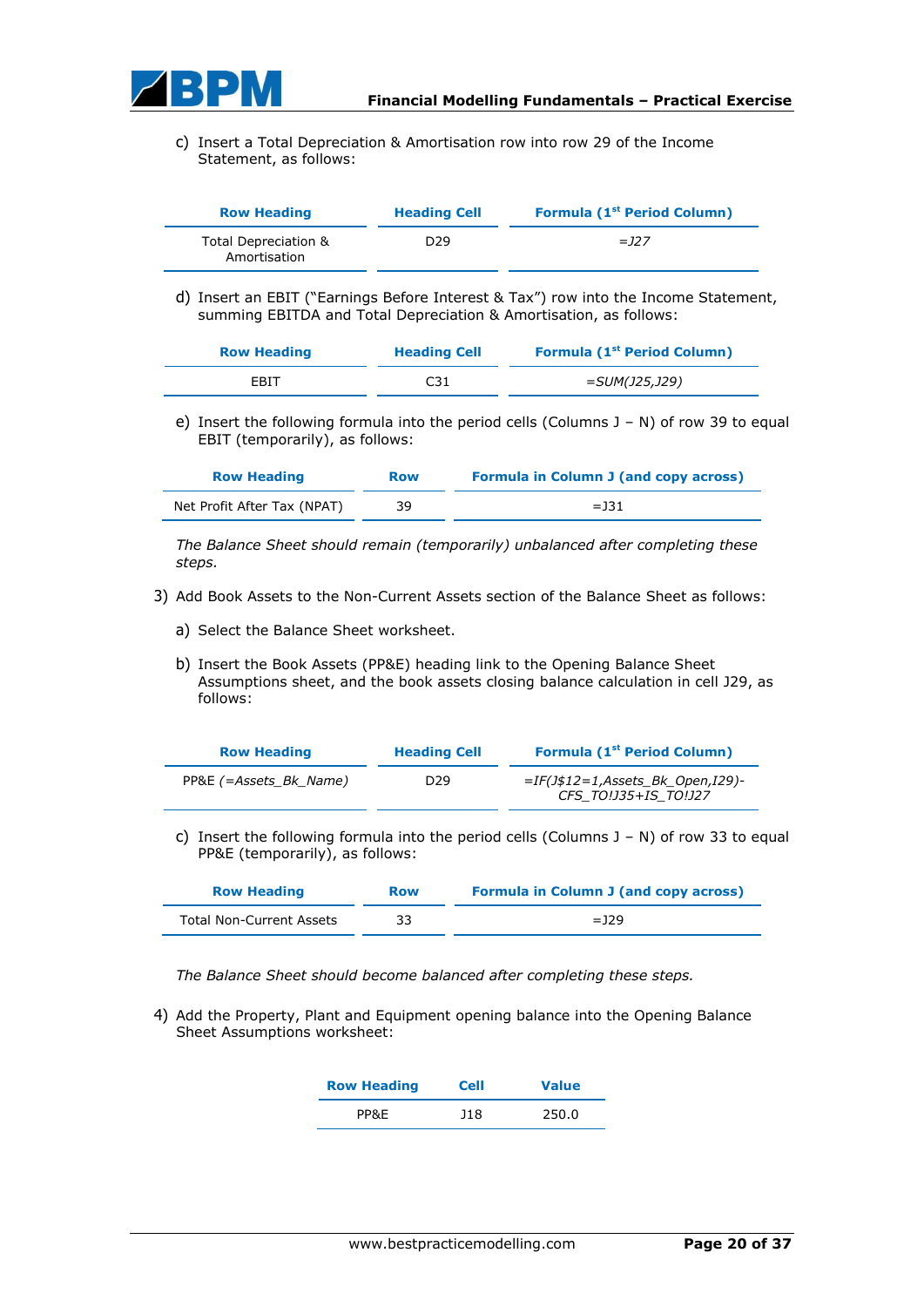

*The Balance Sheet should remain balanced after completing this step.*

a) Save Model (Ctrl  $+$  S).

### **5.2. Book Intangibles**

*This section involves the incorporation of Book Intangibles into the financial statements, entering all 3 financial statements – i.e. the Income Statement, Balance Sheet and Cash Flow Statement.*

- 1) Add Book Intangibles Capital Expenditure to the Investing Cash Flows section of the Cash Flow Statement, directly linking it from the Projected Assumptions sheet, as follows:
	- a) Select the Cash Flow Statement worksheet.
	- b) Insert the Book Intangibles (Intangibles) Capital Expenditure heading and formula links to the Projected Assumptions sheet into row 36, as follows:

| <b>Row Heading</b>                                         | <b>Heading Cell</b> | <b>Formula (1st Period Column)</b> |
|------------------------------------------------------------|---------------------|------------------------------------|
| Capital Expenditure -<br>Intangibles<br>(=Proj Ass TA!D26) | D36                 | <i>=-Proj Ass TA!J26</i>           |

c) Insert the following formula into the period cells (Columns  $J - N$ ) of row 37 to equal Capital Expenditure – PP&E + Capital Expenditure - Intangibles, as follows:

| <b>Row Heading</b>       | <b>Row</b> | <b>Formula in Column J (and copy across)</b> |
|--------------------------|------------|----------------------------------------------|
| Net Investing Cash Flows |            | =SUM(J35:J36)                                |

*The Balance Sheet should become (temporarily) unbalanced after completing these steps.*

- 2) Add Book Intangibles Amortisation to the Income Statement using the % of Capital Expenditure method, as follows:
	- a) Select the Income Statement worksheet.
	- b) Insert the Amortisation heading link to the Projected Assumptions sheet and the amortisation calculation into row 28, as follows:

| <b>Row Heading</b>                                   | <b>Heading Cell</b> | Formula (1 <sup>st</sup> Period Column) |
|------------------------------------------------------|---------------------|-----------------------------------------|
| Amortisation - Intangibles<br>$( = Proj Ass TAID41)$ | E28                 | =Proj_Ass_TA!J41*CFS_TO!J36             |

- Apply Level 2 Grouping to row 28 (select row 28 and press Alt+Shift+RightArrow).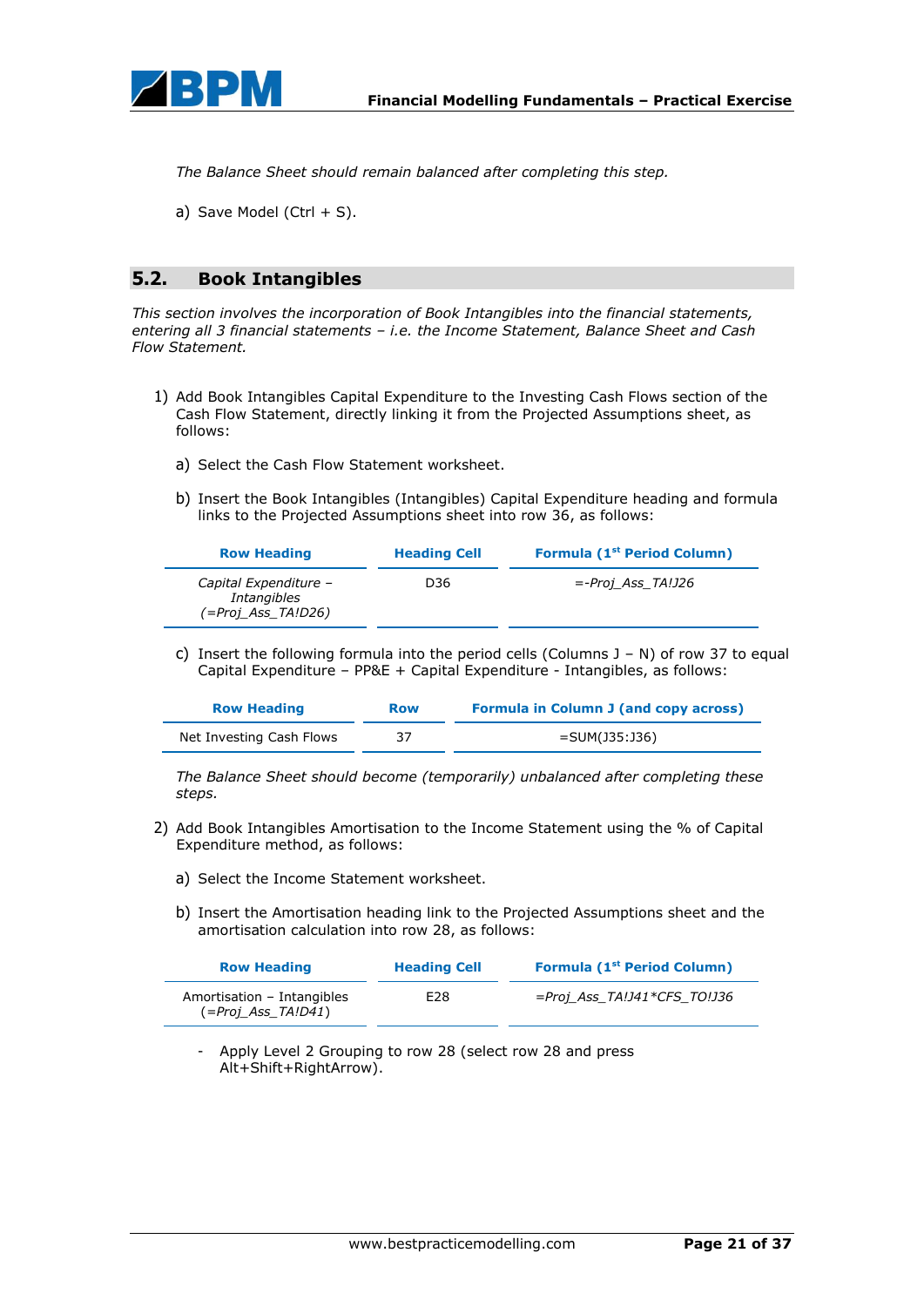

c) Adjust the calculation in the Total Depreciation & Amortisation row in row 29 as follows:

| <b>Row Heading</b>                   | <b>Heading Cell</b> | Formula (1 <sup>st</sup> Period Column) |
|--------------------------------------|---------------------|-----------------------------------------|
| Total Depreciation &<br>Amortisation | D <sub>29</sub>     | =SUM(J27:J28)                           |

*The Balance Sheet should remain (temporarily) unbalanced after completing these steps.*

- 3) Add Book Intangibles to the Non-Current Assets section of the Balance Sheet as follows:
	- a) Select the Balance Sheet worksheet.
	- b) Insert the Book Intangibles (Intangibles) heading link to the Opening Balance Sheet Assumptions sheet, and the book intangibles closing balance calculation in cell J30, as follows:

| <b>Row Heading</b>              | <b>Heading Cell</b> | <b>Formula (1st Period Column)</b>                         |
|---------------------------------|---------------------|------------------------------------------------------------|
| Intangibles<br>(=Intan Bk Name) | D30                 | $=IF(J$12=1, Intan Bk Open,I30)$ -<br>CFS TO!J36+IS TO!J28 |

c) Insert the following formula into the period cells (Columns  $J - N$ ) of row 33 to equal PP&E + Intangibles, as follows:

| <b>Row Heading</b>       | <b>Row</b> | <b>Formula in Column J (and copy across)</b> |
|--------------------------|------------|----------------------------------------------|
| Total Non-Current Assets | 33         | =SUM(J29:J30)                                |

*The Balance Sheet should become balanced after completing these steps.*

4) Add the Intangibles opening balance into the Opening Balance Sheet Assumptions worksheet:

| <b>Row Heading</b> | <b>Cell</b> | <b>Value</b> |
|--------------------|-------------|--------------|
| Intangibles        | J19         | 100.0        |

*The Balance Sheet should remain balanced after completing this step.*

a) Save Model (Ctrl  $+$  S).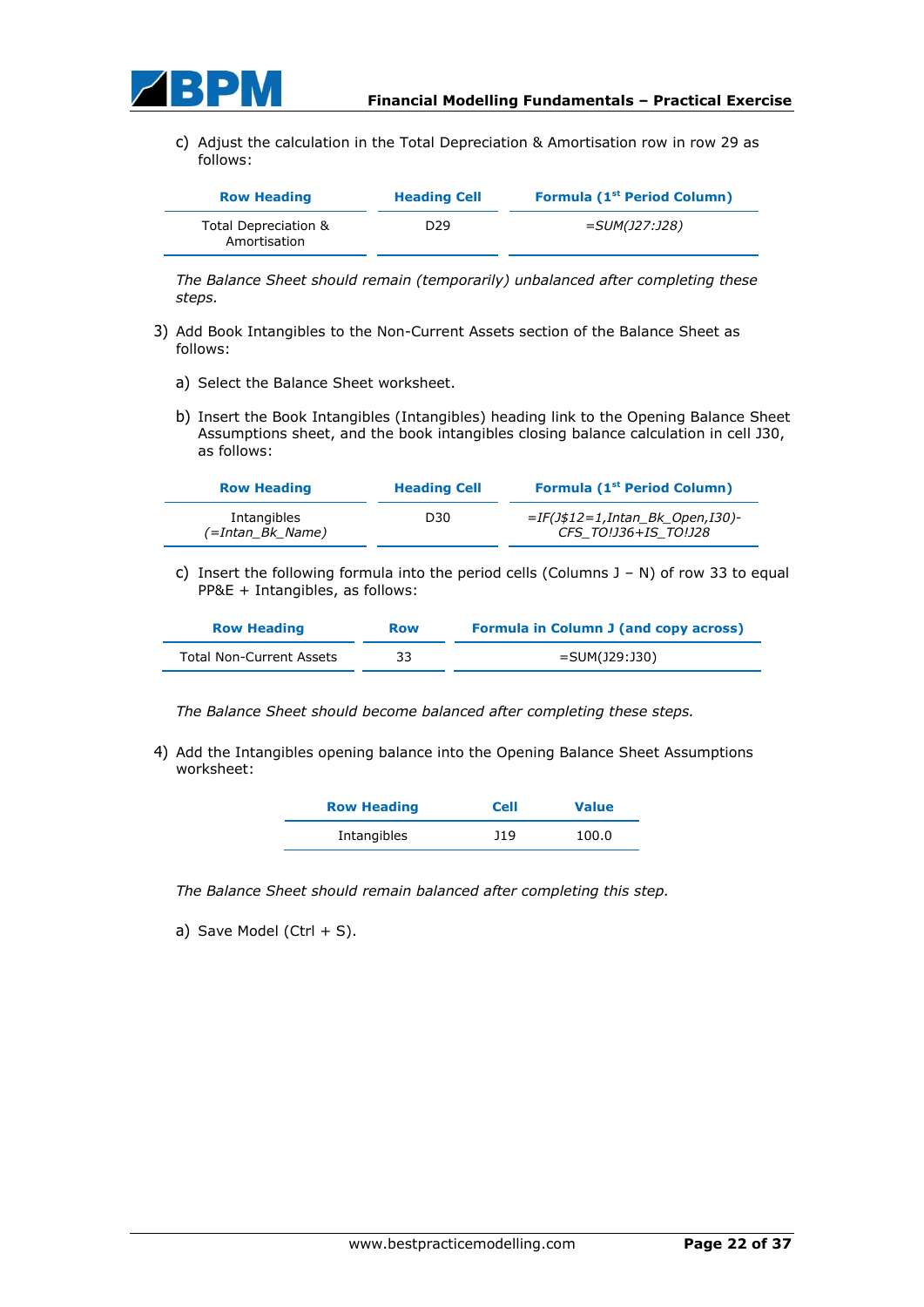

## Chapter 6.

### *Capital Structure*

### **6.1. Debt**

*This section involves the incorporation of Debt into the financial statements, entering all 3 financial statements – i.e. the Income Statement, Balance Sheet and Cash Flow Statement.*

### **6.1.1. Debt Balances**

*This section involves the incorporation of Debt balances into the financial statements, entering the Non-Current Liabilities section of the Balance Sheet and Financing Cash Flows section of the Cash Flow Statement.*

- 1) Add Debt Drawdowns to the Financing Cash Flows section of the Cash Flow Statement, directly linking it from the Projected Assumptions sheet, as follows:
	- a) Select the Cash Flow Statement worksheet.
	- b) Insert the Debt Drawdowns heading and formula links to the Projected Assumptions sheet into row 41, as follows:

| <b>Row Heading</b>                   | <b>Heading Cell</b> | <b>Formula (1st Period Column)</b> |
|--------------------------------------|---------------------|------------------------------------|
| Debt Drawdowns<br>(=Proj Ass TA!D48) | D41                 | =Proj Ass TA!J48                   |

c) Insert the following formula into the period cells (Columns J – N) of row 46 to equal Debt Drawdowns (temporarily), as follows:

| <b>Row Heading</b>       | <b>Row</b> | <b>Formula in Column J (and copy across)</b> |
|--------------------------|------------|----------------------------------------------|
| Net Financing Cash Flows | 46         | $=$ 141                                      |

*The Balance Sheet should become (temporarily) unbalanced after completing these steps.*

- 2) Add Debt Repayments to the Financing Cash Flows section of the Cash Flow Statement, directly linking it from the Projected Assumptions sheet, as follows:
	- a) Make sure the Cash Flow Statement worksheet is the active worksheet.
	- b) Insert the Debt Repayments heading and formula links to the Projected Assumptions sheet into row 42, as follows:

| <b>Row Heading</b>                    | <b>Heading Cell</b> | <b>Formula (1st Period Column)</b> |
|---------------------------------------|---------------------|------------------------------------|
| Debt Repayments<br>(=Proj Ass TA!D49) | D42.                | <i>=-Proj Ass TA!J49</i>           |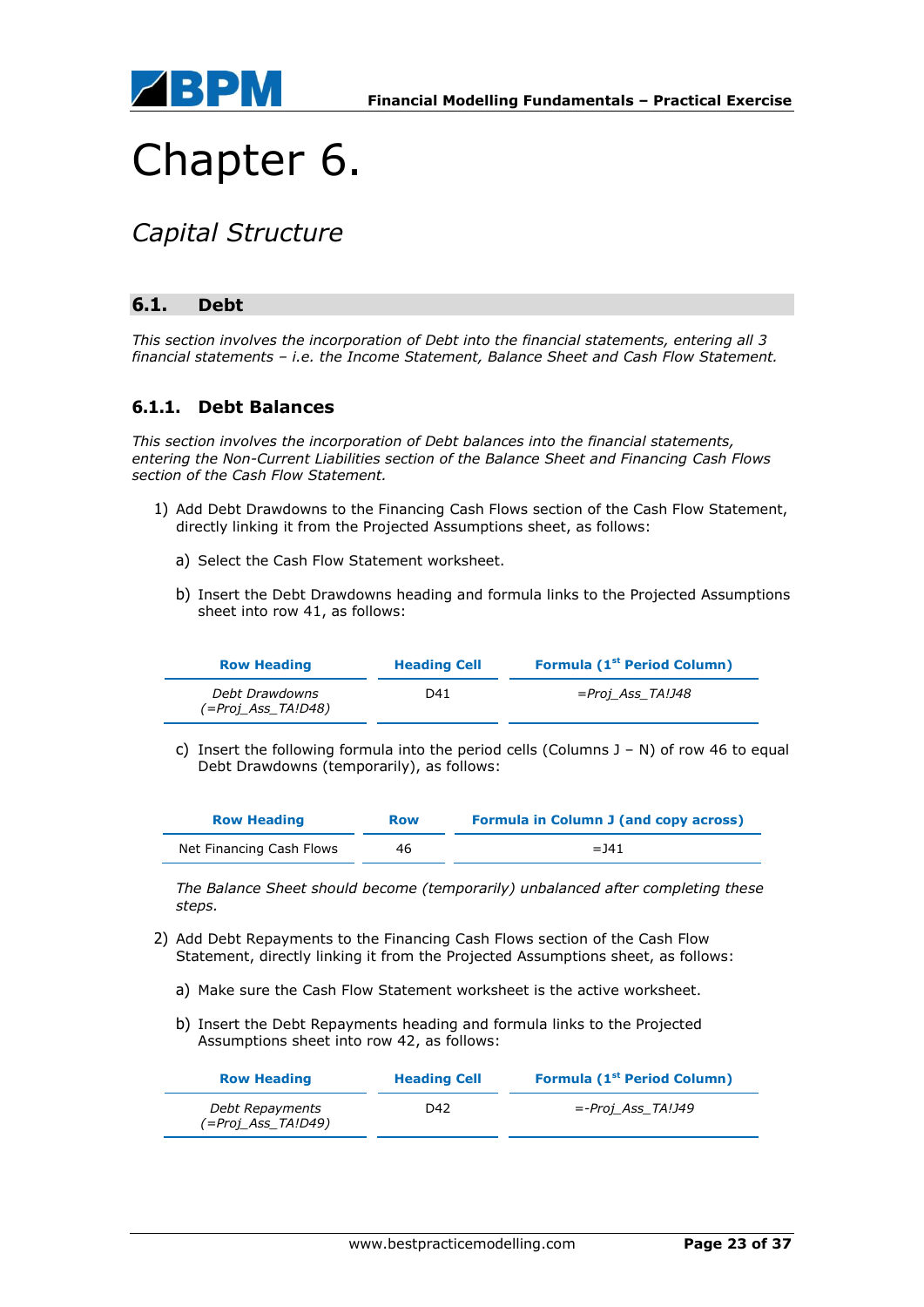

c) Insert the following formula into the period cells (Columns  $J - N$ ) of row 46 to equal Debt Drawdowns + Debt Repayments (temporarily), as follows:

| <b>Row Heading</b>       | <b>Row</b> | <b>Formula in Column J (and copy across)</b> |
|--------------------------|------------|----------------------------------------------|
| Net Financing Cash Flows | 46         | $=$ SUM(J41:J42)                             |

*The Balance Sheet should remain unbalanced after completing these steps.*

- 3) Add Debt to the Non-Current Liabilities section of the Balance Sheet as follows:
	- a) Select the Balance Sheet worksheet.
	- b) Insert the Debt heading link to the Opening Balance Sheet Assumptions sheet, and the debt closing balance calculation in cell J48, as follows:

| <b>Row Heading</b> | <b>Heading Cell</b> | <b>Formula (1st Period Column)</b>                   |
|--------------------|---------------------|------------------------------------------------------|
| Debt (=Debt Name)  | D48                 | =IF(J\$12=1,Debt Open,I48)<br>+CFS TO!J41+CFS TO!J42 |

c) Insert the following formula into the period cells (Columns  $J - N$ ) of row 51 to equal Debt (temporarily), as follows:

| <b>Row Heading</b>                      | <b>Row</b> | Formula in Column J (and copy across) |
|-----------------------------------------|------------|---------------------------------------|
| <b>Total Non-Current</b><br>Liabilities | 51         | $=148$                                |

*The Balance Sheet should become balanced after completing these steps.*

4) Add the Debt opening balance into the Opening Balance Sheet Assumptions worksheet:

| <b>Row Heading</b> | <b>Cell</b> | <b>Value</b> |
|--------------------|-------------|--------------|
| Debt               | 337         | 196.0        |

*The Balance Sheet should remain balanced after completing this step.*

a) Save Model (Ctrl  $+$  S).

### **6.1.2. Interest Payable**

*This section involves the incorporation of Interest Payable, which incorporates Interest Expense and Interest Paid, into the financial statements, entering the Income Statement (Interest Expense), Balance Sheet (Interest Payable), and the Cash Flow Statement (Operating Cash Flows).*

- 1) Add Interest Expense to the Income Statement, using the All-In Interest Rate assumption on the Projected Assumptions sheet, as follows:
	- a) Select the Income Statement worksheet.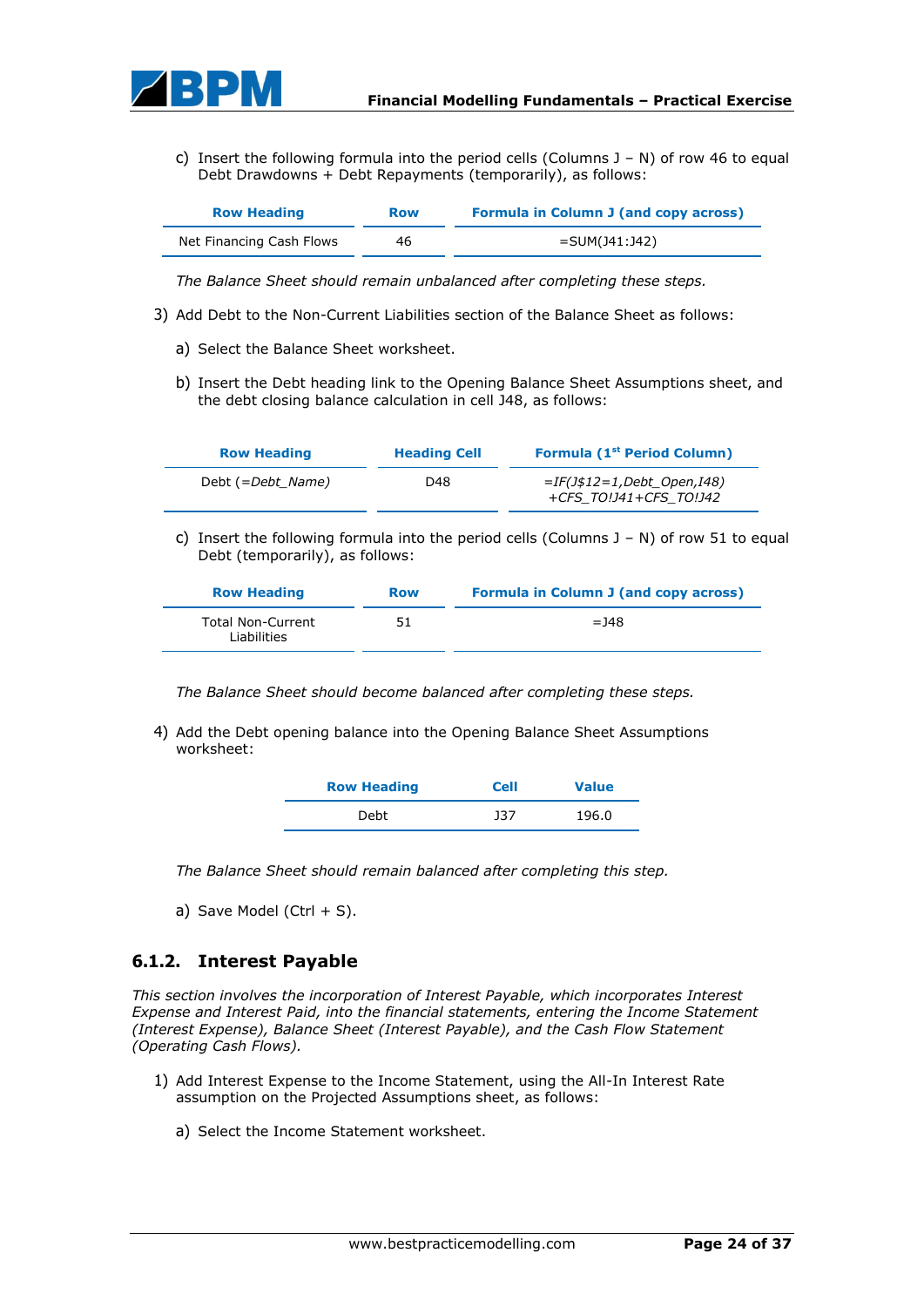

b) Enter the Interest Expense heading calculation into row 33, as follows:

| <b>Row Heading</b> | <b>Heading Cell</b> | <b>Formula (1st Period Column)</b> |  |
|--------------------|---------------------|------------------------------------|--|
| Interest Expense   | D33                 | =-BS TO!J48*Proj Ass TA!J51        |  |

c) Insert a Net Profit Before Tax (NPBT) row into the Income Statement, summing EBIT and Interest Expense, as follows:

| <b>Row Heading</b>           | <b>Heading Cell</b> | <b>Formula (1st Period Column)</b> |
|------------------------------|---------------------|------------------------------------|
| Net Profit Before Tax (NPBT) | C35                 | =SUM(J31,J33)                      |

d) Insert the following formula into the period cells (Columns J – N) of row 39 to equal Net Profit before Tax (temporarily), as follows:

| <b>Row Heading</b>          | <b>Row</b> | <b>Formula in Column J (and copy across)</b> |
|-----------------------------|------------|----------------------------------------------|
| Net Profit After Tax (NPAT) | 39         | $=$ 135                                      |

*The Balance Sheet should become (temporarily) unbalanced after completing these steps.*

- 2) Add Interest Paid to the Operating Cash Flows section of the Cash Flow Statement, assuming a 1 period delay between interest expense and interest paid, as follows:
	- a) Select the Cash Flow Statement worksheet.
	- b) Enter the Interest Paid heading calculation into row 27, as follows:

| <b>Row Heading</b> | <b>Heading Cell</b> | <b>Formula (1st Period Column)</b>                     |
|--------------------|---------------------|--------------------------------------------------------|
| Interest Paid      | D27                 | <i>=IF(J\$12=1,-</i><br>Debt Int Pay Open, IS TO! 133) |

c) Insert the following formula into the period cells (Columns J – N) of row 31 to equal Cash Receipts + Cash Payments + Interest Paid, as follows:

| <b>Row Heading</b>       | <b>Row</b> | <b>Formula in Column J (and copy across)</b> |
|--------------------------|------------|----------------------------------------------|
| Net Operating Cash Flows |            | =SUM(J22,J26:J27)                            |

*The Balance Sheet should remain unbalanced after completing these steps.*

- 3) Add Interest Payable to the Current Liabilities section of the Balance Sheet as follows:
	- a) Select the Balance Sheet worksheet.
	- b) Insert the Interest Payable heading and calculation into row 40, as follows:

| <b>Row Heading</b>                       | <b>Heading Cell</b> | <b>Formula (1st Period Column)</b>                           |
|------------------------------------------|---------------------|--------------------------------------------------------------|
| Interest Payable<br>(=Debt Int Pay Name) | D40                 | $=IF(J$12=1,Debt Int Pay Open,I40$<br>)-IS TO!J33+CFS TO!J27 |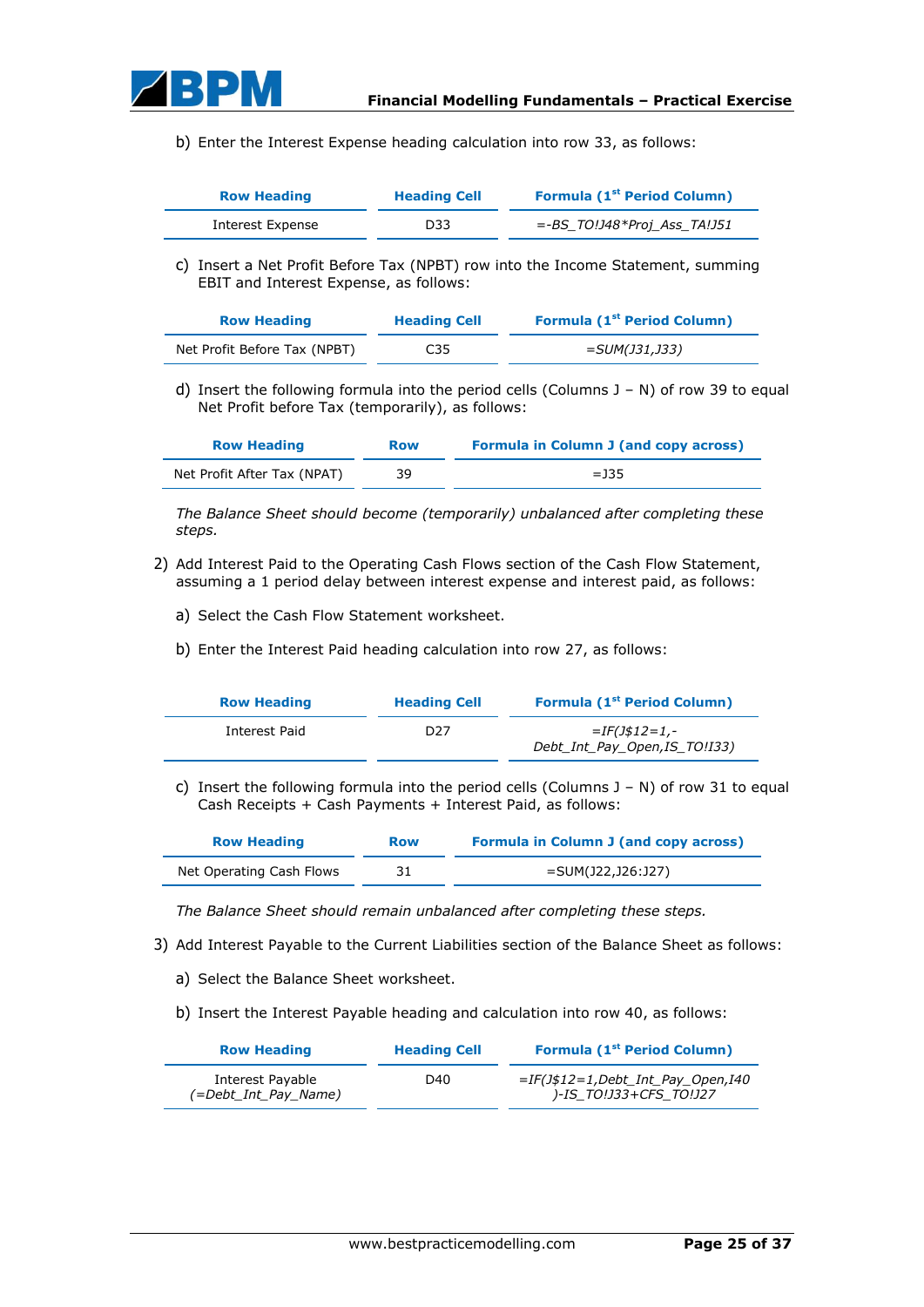

c) Insert the following formula into the period cells (Columns  $J - N$ ) of row 44 to equal Accounts Payables + Interest Payables, as follows:

| <b>Row Heading</b>               | <b>Row</b> | <b>Formula in Column J (and copy across)</b> |
|----------------------------------|------------|----------------------------------------------|
| <b>Total Current Liabilities</b> | 44         | =SUM(J39:J40)                                |

*The Balance Sheet should become balanced after completing these steps.*

4) Add the Interest Payable opening balance into the Opening Balance Sheet Assumptions worksheet:

| <b>Row Heading</b> | <b>Cell</b> | <b>Value</b> |
|--------------------|-------------|--------------|
| Interest Payable   | 129         | 2.0          |

*The Balance Sheet should remain balanced after completing this step.*

a) Save Model (Ctrl  $+$  S).

### **6.2. Ordinary Equity**

*This section involves the incorporation of Ordinary Equity into the financial statements, entering the Balance Sheet and Cash Flow Statement.*

### **6.2.1. Ordinary Equity Balances**

*This section involves the incorporation of Ordinary Equity balances into the financial statements, entering the Equity section of the Balance Sheet and Financing Cash Flows section of the Cash Flow Statement.*

- 1) Add Ordinary Equity Raisings to the Financing Cash Flows section of the Cash Flow Statement, directly linking it from the Projected Assumptions sheet, as follows:
	- a) Select the Cash Flow Statement worksheet.
	- b) Insert the Equity Issuances heading and formula links to the Projected Assumptions sheet into row 43, as follows:

| <b>Row Heading</b>                                     | <b>Heading Cell</b> | Formula (1 <sup>st</sup> Period Column)                                                                                                                                 |
|--------------------------------------------------------|---------------------|-------------------------------------------------------------------------------------------------------------------------------------------------------------------------|
| <b>Ordinary Equity Issuances</b><br>(=Proj Ass TA!D59) | D43                 | $=Proj$ Ass TA!J59                                                                                                                                                      |
| C)<br>as follows:                                      |                     | Insert the following formula into the period cells (Columns $J - N$ ) of row 46 to equal<br>Debt Drawdowns + Debt Repayments + Ordinary Equity Issuances (temporarily), |
| <b>Row Heading</b>                                     | <b>Row</b>          | <b>Formula in Column J (and copy across)</b>                                                                                                                            |
| Net Financing Cash Flows                               | 46                  | $=$ SUM(141:143)                                                                                                                                                        |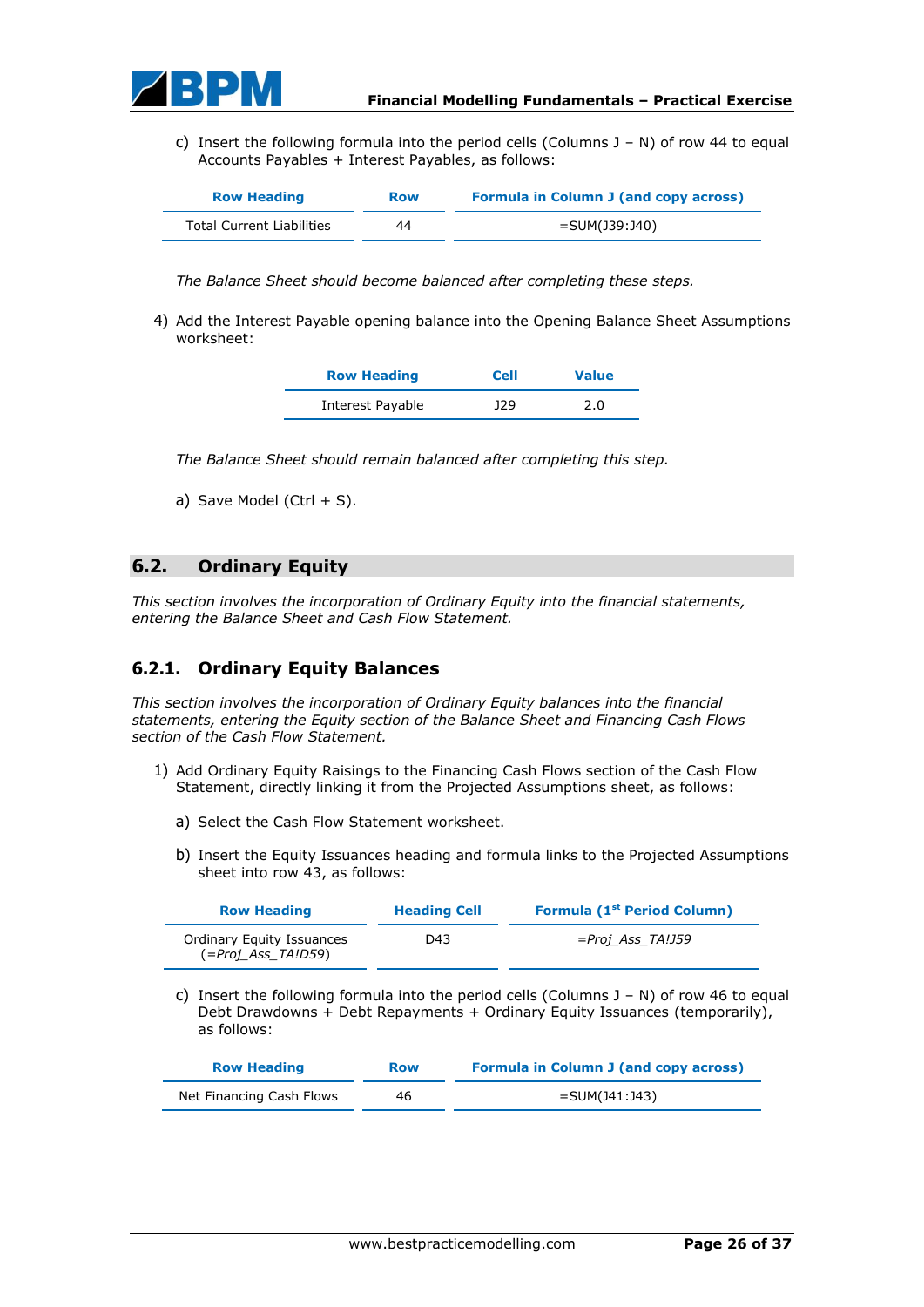

*The Balance Sheet should become (temporarily) unbalanced after completing these steps.*

- 2) Add Ordinary Equity Buy-Backs to the Financing Cash Flows section of the Cash Flow Statement, directly linking it from the Projected Assumptions sheet, as follows:
	- a) Make sure the Cash Flows Statement worksheet is the active worksheet.
	- b) Insert the Ordinary Equity Buy-Backs heading and formula links to the Projected Assumptions sheet into row 44, as follows:

| <b>Row Heading</b>                                     | <b>Heading Cell</b> | <b>Formula (1st Period Column)</b> |
|--------------------------------------------------------|---------------------|------------------------------------|
| <b>Ordinary Equity Buy-Backs</b><br>(=Proj Ass TA!D60) | D44                 | <i>=-Proi Ass TA!J60</i>           |

c) Insert the following formula into the period cells (Columns J – N) of row 46 to equal Debt Drawdowns + Debt Repayments + Ordinary Equity Issuances + Ordinary Equity Buy-Backs (temporarily), as follows:

| <b>Row Heading</b>       | <b>Row</b> | <b>Formula in Column J (and copy across)</b> |
|--------------------------|------------|----------------------------------------------|
| Net Financing Cash Flows | 46         | =SUM(J41:J44)                                |

*The Balance Sheet should remain unbalanced after completing these steps.*

- 3) Add Ordinary Equity to the Equity section of the Balance Sheet as follows:
	- a) Select the Balance Sheet worksheet.
	- b) Insert the Ordinary Equity heading and calculation into row J59, as follows:

| <b>Row Heading</b>               | <b>Heading Cell</b> | <b>Formula (1st Period Column)</b>                      |
|----------------------------------|---------------------|---------------------------------------------------------|
| Ordinary Equity<br>(=Ord Equity) | D59                 | $=IF(J$12=1,Eq$ Ord Open, I59)+CFS<br>TO!J43+CFS TO!J44 |

c) Insert the following formula into the period cells (Columns  $J - N$ ) of row 65 to equal Ordinary Equity + Retained Profits, as follows:

| <b>Row Heading</b>  | <b>Row</b> | <b>Formula in Column J (and copy across)</b> |
|---------------------|------------|----------------------------------------------|
| <b>Total Equity</b> | 65         | =SUM(J59,J63)                                |

*The Balance Sheet should become balanced after completing these steps.*

4) Add the Ordinary Equity opening balance into the Opening Balance Sheet Assumptions worksheet:

| <b>Row Heading</b>     | <b>Cell</b> | <b>Value</b> |
|------------------------|-------------|--------------|
| <b>Ordinary Equity</b> | J48         | 100.0        |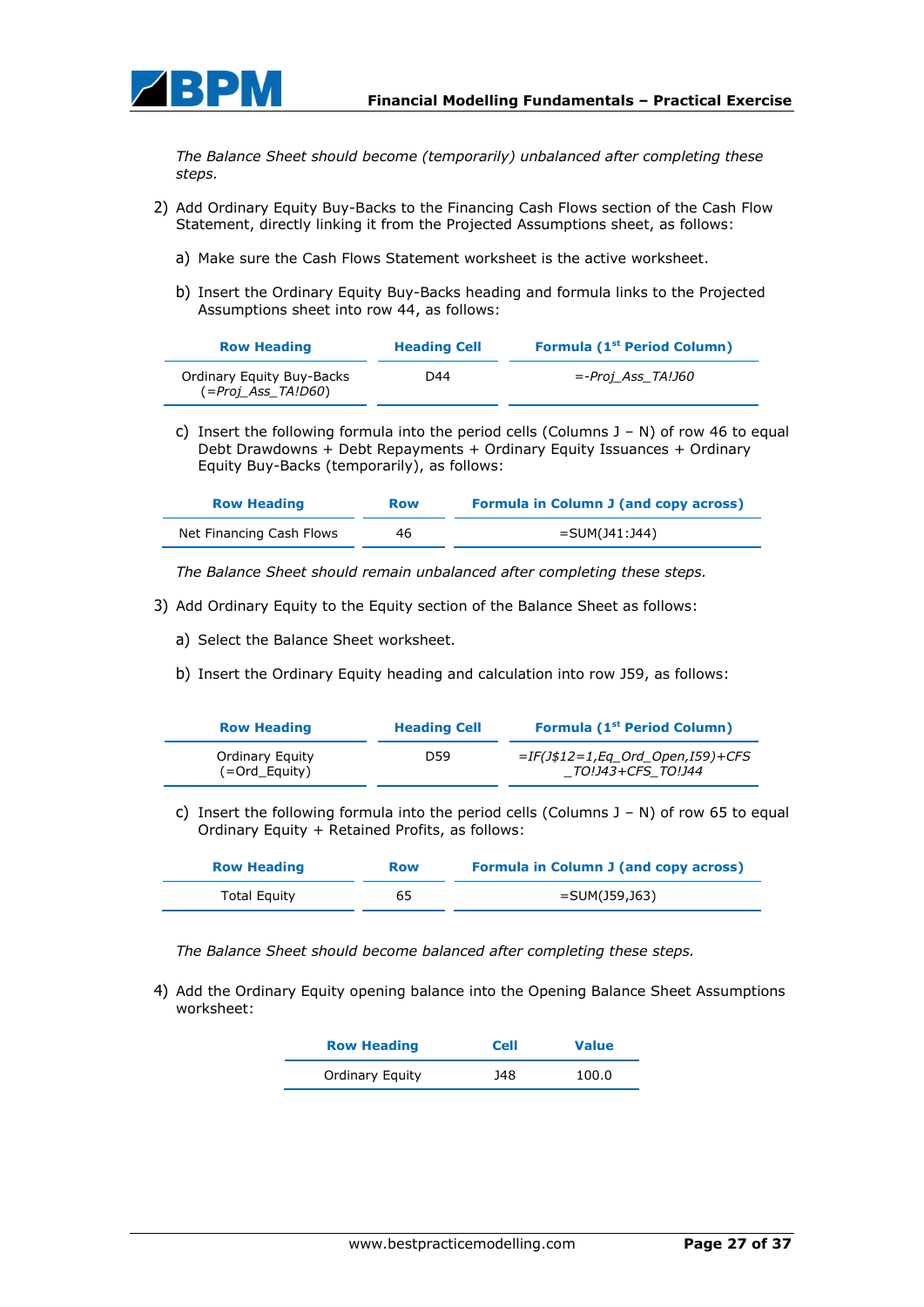

*The Balance Sheet should remain balanced after completing this step.*

a) Save Model (Ctrl  $+$  S).

### **6.2.2. Dividends Payable**

*This section involves the incorporation of Dividends Payable, which includes Dividends Declared and Dividends Paid, into the financial statements, entering the Balance Sheet (Dividends Declared and Interest Payable), and the Cash Flow Statement (Financing Cash Flows).*

- 1) Add Ordinary Equity Dividends Declared to the Equity section of the Balance Sheet as follows:
	- a) Select the Balance Sheet worksheet.
	- b) Insert the Ordinary Equity Dividends Declared calculation into row J62, as follows:

| <b>Row Heading</b>                    | <b>Heading Cell</b> | <b>Formula (1st Period Column)</b>        |
|---------------------------------------|---------------------|-------------------------------------------|
| Ordinary Equity Dividends<br>Declared | E62                 | $= -$<br>MAX(IS TO!J39,0)*Proj Ass TA!J62 |

*The Balance Sheet should become (temporarily) unbalanced after completing these steps.*

- 2) Add Dividends Paid to the Financing Cash Flows section of the Cash Flow Statement, assuming a 1 period delay between Dividends Declared and Dividends Paid, as follows:
	- a) Select the Cash Flow Statement worksheet.
	- b) Enter the Dividends Paid heading calculation into row 45, as follows:

| <b>Row Heading</b> | <b>Heading Cell</b> | <b>Formula (1st Period Column)</b>                  |
|--------------------|---------------------|-----------------------------------------------------|
| Dividends Paid     | D45                 | $=$ IF(J\$12=1,-<br>Eq Ord Div Pay Open, BS TO!162) |

c) Insert the following formula into the period cells (Columns  $J - N$ ) of row 46 to equal Debt Drawdowns + Debt Repayments + Ordinary Equity Issuances + Ordinary Equity Buy-Backs + Dividends Paid, as follows:

| <b>Row Heading</b>       | <b>Row</b> | <b>Formula in Column J (and copy across)</b> |
|--------------------------|------------|----------------------------------------------|
| Net Financing Cash Flows | 46         | $=$ SUM(J41:J45)                             |

*The Balance Sheet should remain unbalanced after completing these steps.*

- 3) Add Dividends Payable to the Current Liabilities section of the Balance Sheet as follows:
	- a) Select the Balance Sheet worksheet.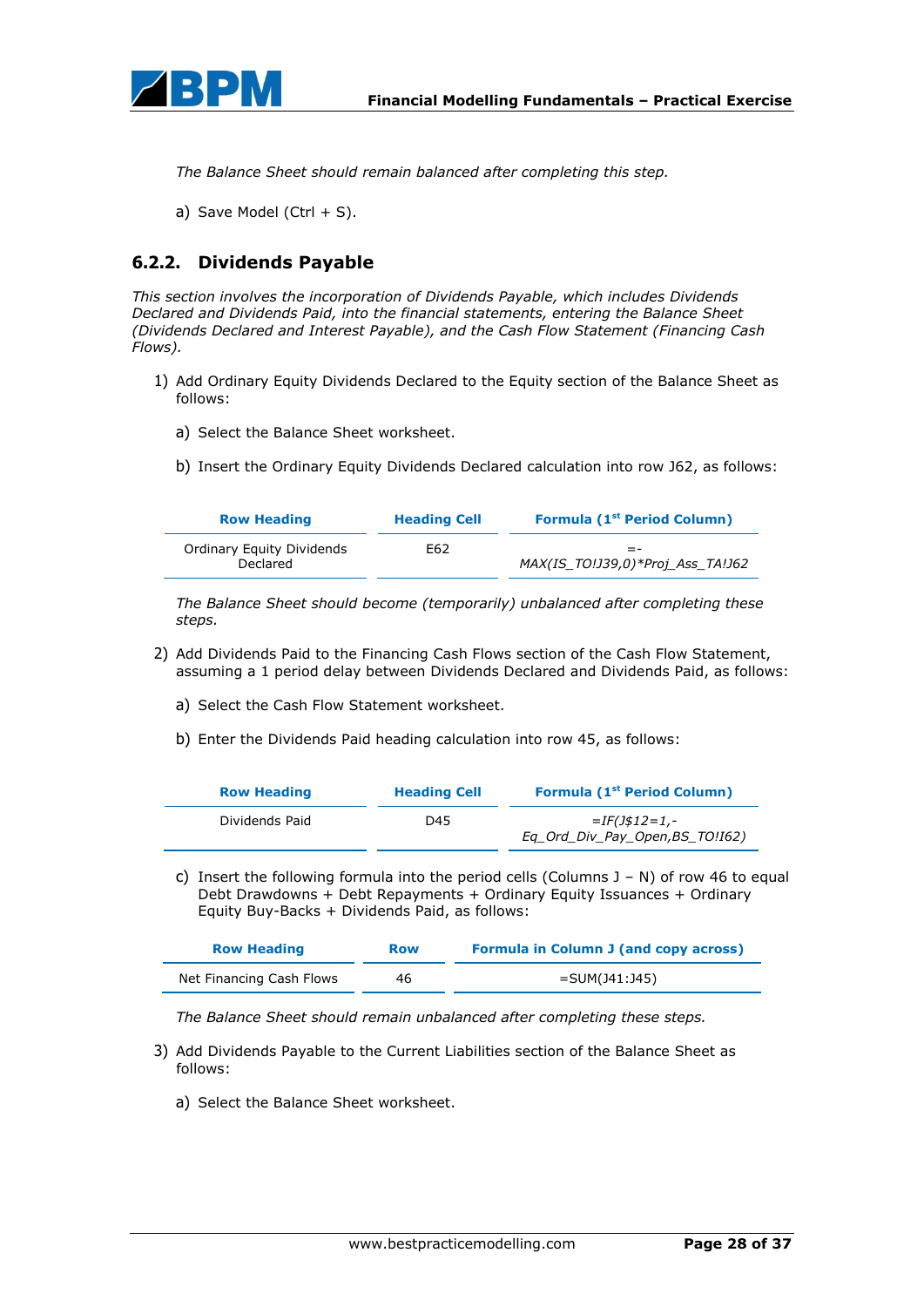

b) Insert the Interest Payable heading and calculation into row 41, as follows:

| <b>Row Heading</b>                          | <b>Heading Cell</b> | Formula (1 <sup>st</sup> Period Column)                   |
|---------------------------------------------|---------------------|-----------------------------------------------------------|
| Dividends Payable<br>(=Eq Ord Div Pay Name) | D41                 | $=IF(J$12=1, Eq$ Ord Div Pay Open,<br>I41)-J62+CFS TO!J45 |

c) Insert the following formula into the period cells (Columns  $J - N$ ) of row 44 to equal Accounts Payable + Interest Payable + Dividends Payable, as follows:

| <b>Row Heading</b>               | <b>Row</b> | <b>Formula in Column J (and copy across)</b> |
|----------------------------------|------------|----------------------------------------------|
| <b>Total Current Liabilities</b> | 44         | =SUM(J39:J41)                                |

*The Balance Sheet should become balanced after completing these steps.*

4) Add the Dividends Payable opening balance into the Opening Balance Sheet Assumptions worksheet:

| <b>Row Heading</b> | <b>Cell</b> | <b>Value</b> |
|--------------------|-------------|--------------|
| Dividends Payable  | J30         | 1.0          |

*The Balance Sheet should remain balanced after completing this step.*

a) Save Model (Ctrl  $+$  S).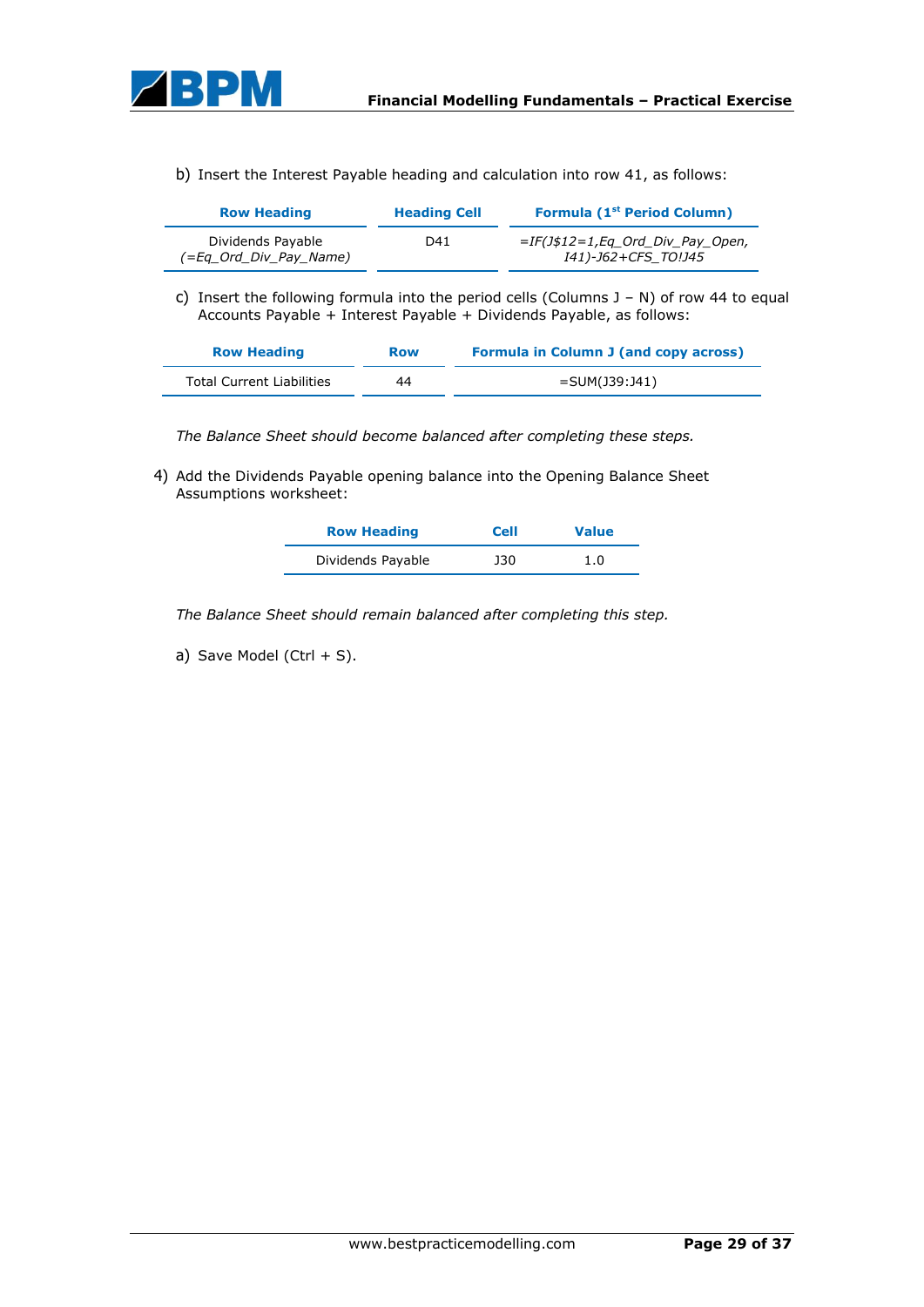

# Chapter 7.

### *Taxation*

### **7.1. Taxation**

*This section involves the incorporation of Taxation into the financial statements, entering all 3 financial statements – i.e. the Income Statement, Balance Sheet and Cash Flow Statement.*

- 1) Add Tax Expense to the Income Statement, using the Corporate Taxation Rate assumption on the Projected Assumptions sheet, as follows:
	- a) Select the Income Statement worksheet.
	- b) Enter the Tax Expense heading calculation into row 37, as follows:

| <b>Row Heading</b> | <b>Heading Cell</b> | <b>Formula (1st Period Column)</b> |
|--------------------|---------------------|------------------------------------|
| Tax Expense        | D37                 | <i>=-J35*Proj Ass TA!J71</i>       |

c) Insert the following formula into the period cells (Columns J – N) of row 39 to equal Net Profit before Tax (NPBT)+ Tax Expense, as follows:

| <b>Row Heading</b>          | <b>Row</b> | <b>Formula in Column J (and copy across)</b> |
|-----------------------------|------------|----------------------------------------------|
| Net Profit After Tax (NPAT) | 39         | =SUM(J35,J37)                                |

*The Balance Sheet should become (temporarily) unbalanced after completing these steps.*

- 2) Add Tax Paid to the Operating Cash Flows section of the Cash Flow Statement, allowing for timing differences, as follows:
	- a) Select the Cash Flow Statement worksheet.
	- b) Insert the Tax Paid heading and calculation into row 28, as follows:

| <b>Row</b><br><b>Heading</b> | <b>Heading Cell</b> | <b>Formula (1st Period Column)</b>                         |
|------------------------------|---------------------|------------------------------------------------------------|
| Tax Paid                     | D <sub>28</sub>     | $=MIN(0,-$<br>(IS TO!J35+Proj Ass TA!J73)*Proj Ass TA!J71) |

c) Insert the following formula into the period cells (Columns  $J - N$ ) of row 31 to equal Cash Receipts + Cash Payments + Interest Paid + Tax Paid (temporarily), as follows:

| <b>Row Heading</b>       | <b>Row</b> | <b>Formula in Column J (and copy across)</b> |
|--------------------------|------------|----------------------------------------------|
| Net Operating Cash Flows |            | =SUM(J22,J26:J28)                            |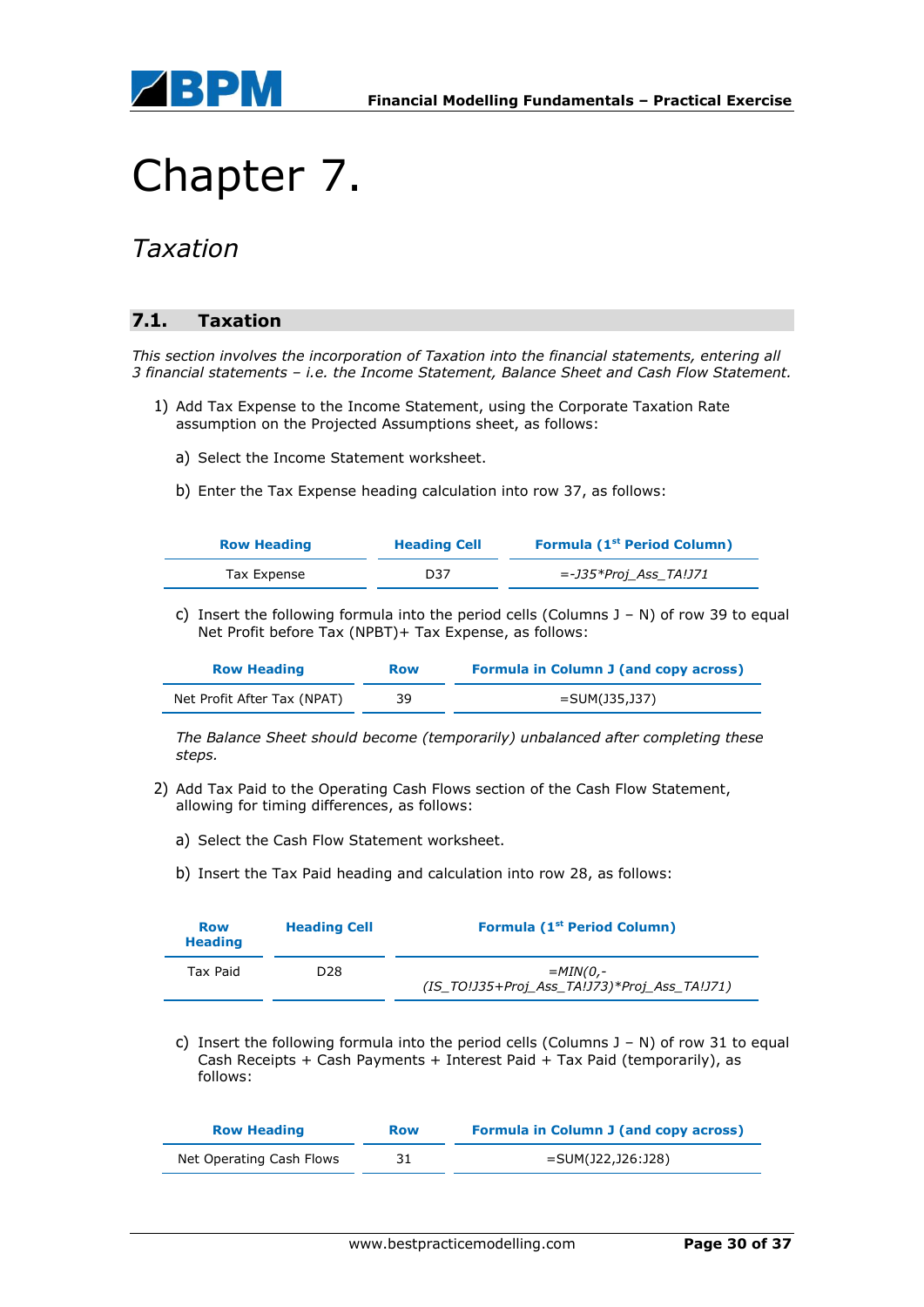

*The Balance Sheet should remain unbalanced after completing these steps.*

- 3) Add Deferred Tax Assets to the Non-Current Assets section of the Balance Sheet, assuming Deferred Tax Assets remain unchanged over time, as follows:
	- a) Select the Balance Sheet worksheet.
	- b) Insert the Deferred Tax Assets heading and calculation in row 37, as follows:

| <b>Row Heading</b>                     | <b>Heading Cell</b> | <b>Formula (1st Period Column)</b> |
|----------------------------------------|---------------------|------------------------------------|
| Deferred Tax Assets<br>(=Tax DTA Name) | D31                 | =DTA Open                          |

c) Insert the following formula into the period cells (Columns  $J - N$ ) of row 33 to equal PP&E + Intangibles + Deferred Tax Assets (temporarily), as follows:

| <b>Row Heading</b>       | <b>Row</b> | <b>Formula in Column J (and copy across)</b> |
|--------------------------|------------|----------------------------------------------|
| Total Non-Current Assets | 33         | =SUM(J29:J31)                                |

*The Balance Sheet should remain unbalanced after completing these steps.*

- 4) Add Income Tax Payable to the Current Liabilities section of the Balance Sheet, assuming Income Tax Payable remains unchanged over time, as follows:
	- a) Insert the Income Tax Payable heading and calculation in row 42, as follows:

| <b>Row Heading</b>                    | <b>Heading Cell</b> | <b>Formula (1st Period Column)</b> |
|---------------------------------------|---------------------|------------------------------------|
| Income Tax Payable<br>(=Tax Pay Name) | D42                 | =Tax Pay Open                      |

b) Insert the following formula into the period cells (Columns J – N) of row 44 to equal Accounts Payables + Interest Payables + Dividends Payables + Income Tax Payable (temporarily), as follows:

| <b>Row Heading</b>        | <b>Row</b> | <b>Formula in Column J (and copy across)</b> |
|---------------------------|------------|----------------------------------------------|
| Total Current Liabilities | 44         | =SUM(J39:J42)                                |

*The Balance Sheet should remain unbalanced after completing these steps.*

- 5) Add Deferred Tax Liabilities to the Non-Current Liabilities section of the Balance Sheet as follows:
	- a) Insert the Deferred Tax Liabilities heading link to the Opening Balance Sheet Assumptions sheet, and the Deferred Tax Liabilities closing balance calculation into row 49, as follows:

| <b>Row Heading</b>                                    | <b>Heading Cell</b> | Formula (1 <sup>st</sup> Period Column)               |
|-------------------------------------------------------|---------------------|-------------------------------------------------------|
| Deferred Tax Liabilities<br>$(=\text{Tax } DTL$ Name) | D49                 | $=$ IF(J\$12=1,DTL Open,I49)-<br>IS TO!J37+CFS TO!J28 |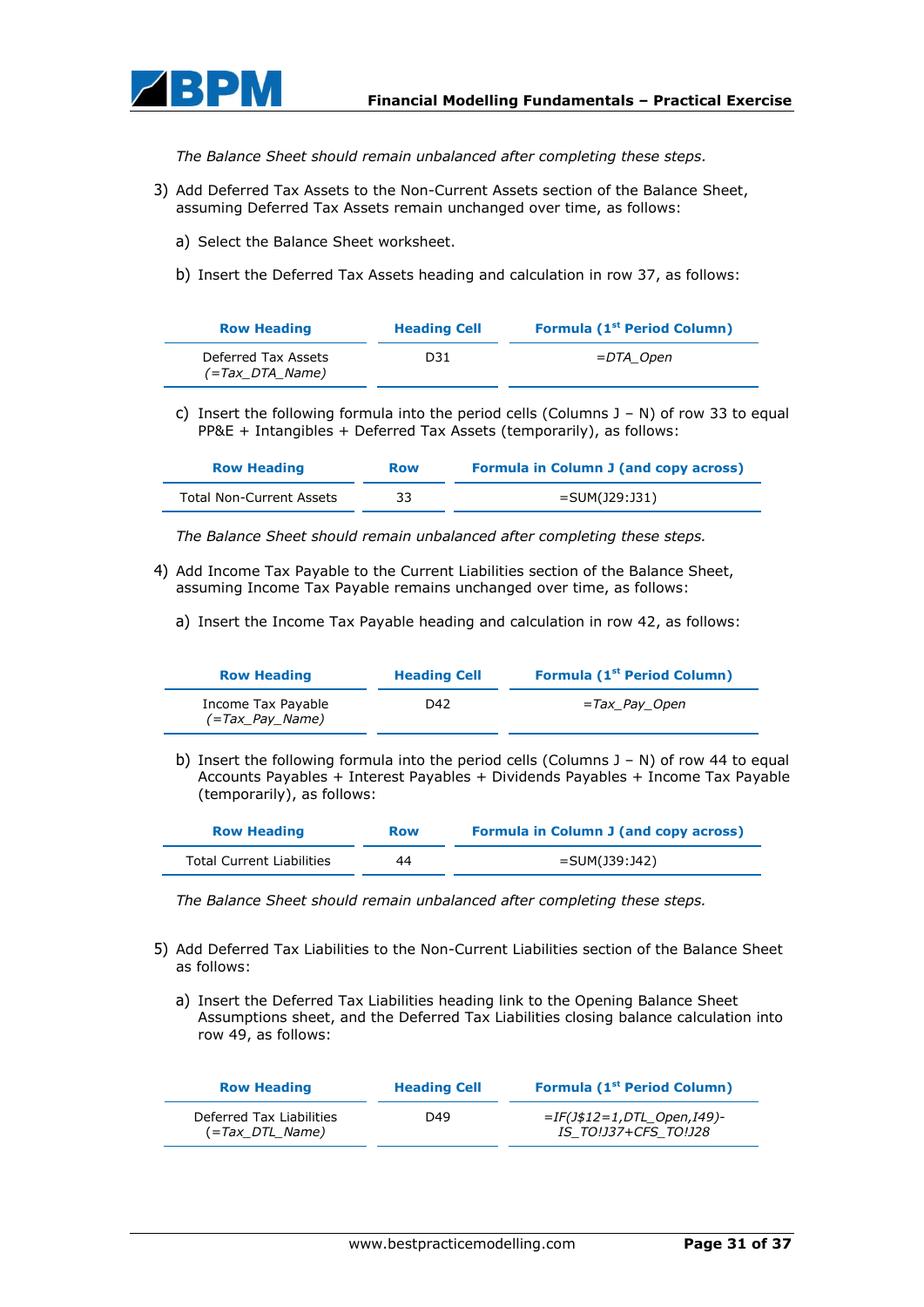

b) Insert the following formula into the period cells (Columns J – N) of row 51 to equal Debt + Deferred Tax Liabilities, as follows:

| <b>Row Heading</b>                      | <b>Row</b> | Formula in Column J (and copy across) |
|-----------------------------------------|------------|---------------------------------------|
| <b>Total Non-Current</b><br>Liabilities | 51         | =SUM(J48:J49)                         |

*The Balance Sheet should become balanced after completing these steps.*

6) Add the Deferred Tax Assets, Deferred Tax Liabilities and Income Tax Payable opening balance into the Opening Balance Sheet Assumptions worksheet:

| <b>Row Heading</b>       | <b>Cell</b> | <b>Value</b> |
|--------------------------|-------------|--------------|
| Deferred Tax Assets      | 12 O        | 5.0          |
| Deferred Tax Liabilities | 138         | 12.0         |
| Income Tax Payable       | 131         | 6.0          |

*The Balance Sheet should remain balanced after completing this step.*

a) Save Model (Ctrl  $+$  S).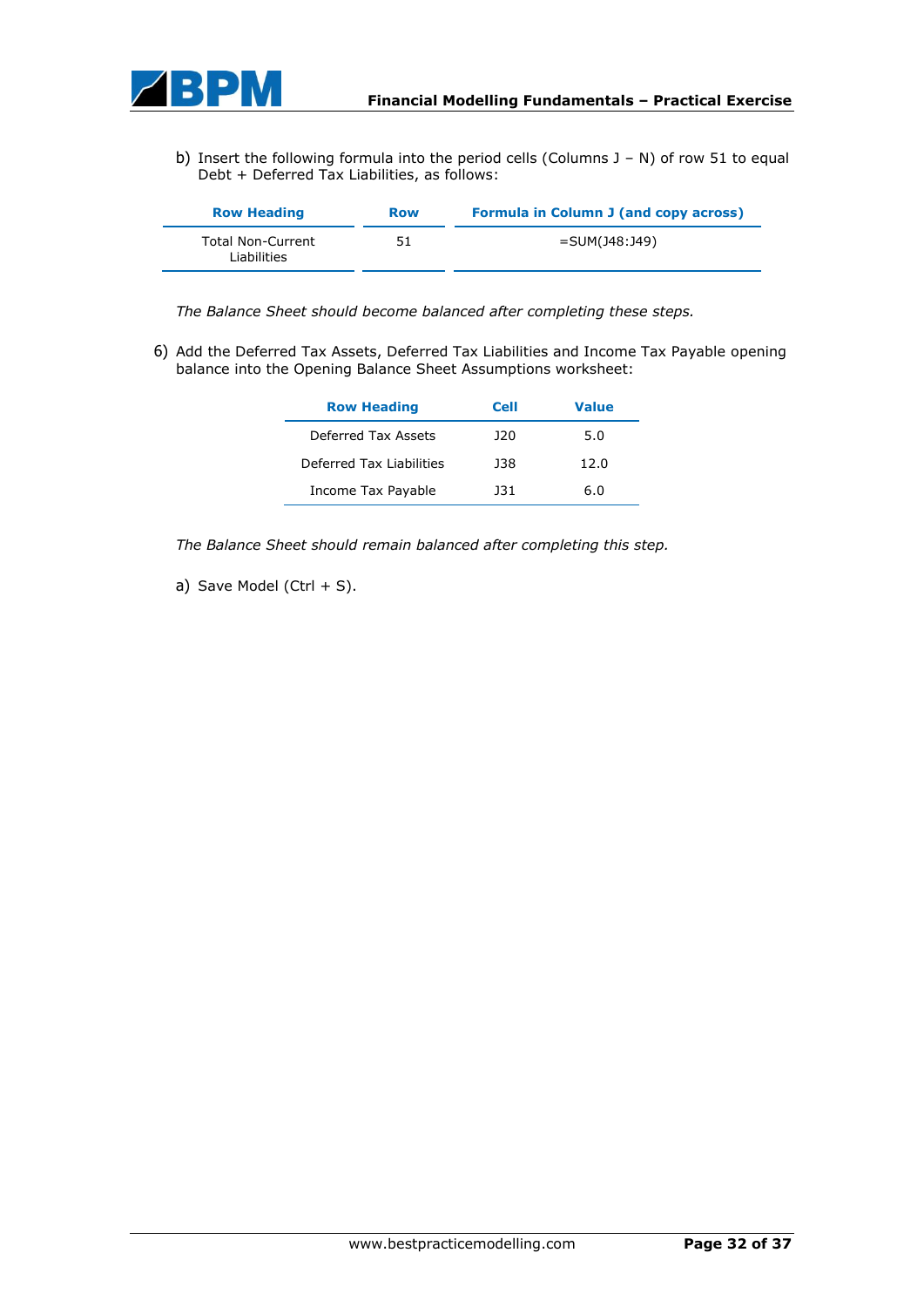

## Chapter 8.

### *Other Balance Sheet Items*

### **8.1. Other Current Assets**

*This section involves the incorporation of projected Other Current Assets, assuming that increases in Other Current Assets cause a decrease in Operating Cash Flows, and vice versa.*

- 1) Add Other Current Assets to the Current Assets section of the Balance Sheet, allowing for movements in Other Current Assets as assumed on the Projected Assumption sheet, as follows:
	- a) Select the Balance Sheet worksheet.
	- b) Insert the Other Current Assets heading and calculation in row 24, as follows:

| <b>Row Heading</b>                  | <b>Heading Cell</b> | <b>Formula (1st Period Column)</b> |
|-------------------------------------|---------------------|------------------------------------|
| Other Current Assets<br>(=OCA Name) | D24                 | =Proj Ass TA!J88                   |

c) Insert the following formula into the period cells (Columns J – N) of row 25 to equal Cash + Accounts Receivable + Other Current Assets, as follows:

| <b>Row Heading</b>          | <b>Row</b> | <b>Formula in Column J (and copy across)</b> |
|-----------------------------|------------|----------------------------------------------|
| <b>Total Current Assets</b> |            | =SUM(J22:J24)                                |

*The Balance Sheet should become (temporarily) unbalanced after completing these steps.*

- 2) Add Decrease / (Increase) in Other Current Assets to the Operating Cash Flows section of the Cash Flow Statement, as follows:
	- a) Select the Cash Flow Statement worksheet.
	- b) Insert the Decrease / (Increase) in Other Current Assets heading and calculation into row 29, as follows:

| <b>Row Heading</b>                               | <b>Heading Cell</b> | <b>Formula (1st Period Column)</b>                   |
|--------------------------------------------------|---------------------|------------------------------------------------------|
| Decrease / (Increase)<br>in Other Current Assets | D <sub>29</sub>     | =IF(J\$12=1,OCA_Open,BS_TO!I24)-<br><b>BS TO!J24</b> |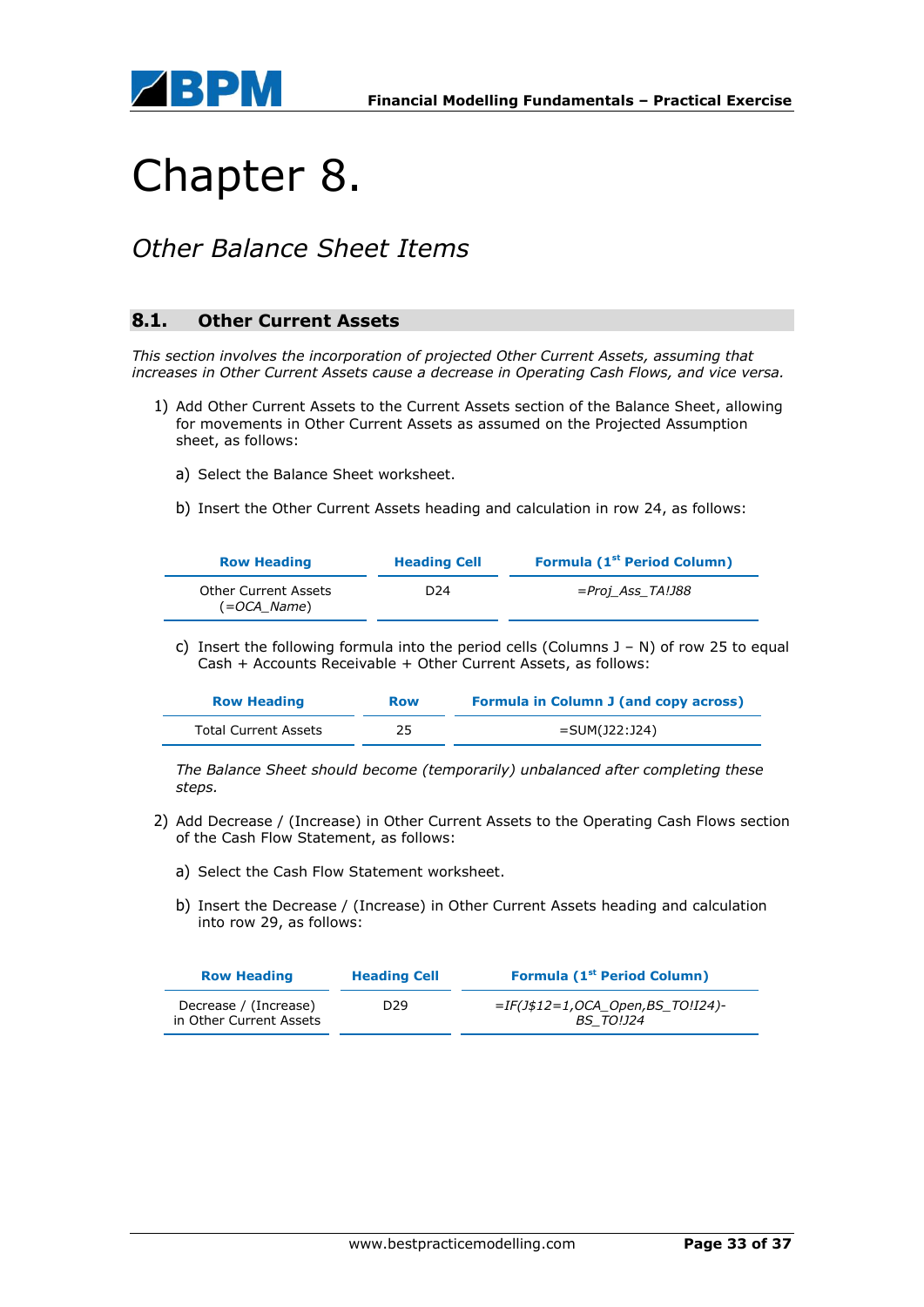

c) Insert the following formula into the period cells (Columns J – N) of row 31 to equal Cash Receipts + Cash Payments + Interest Paid + Tax Paid + Decrease / (Increase) in Other Current Assets (temporarily), as follows:

| <b>Row Heading</b>       | <b>Row</b> | <b>Formula in Column J (and copy across)</b> |
|--------------------------|------------|----------------------------------------------|
| Net Operating Cash Flows | 31         | =SUM(J22,J26:J29)                            |

*The Balance Sheet should become balanced after completing these steps.*

3) Add the Other Current Assets opening balance into the Opening Balance Sheet Assumptions worksheet:

| <b>Row Heading</b>   | <b>Cell</b> | <b>Value</b> |
|----------------------|-------------|--------------|
| Other Current Assets | 11.3        | 5.0          |

*The Balance Sheet should remain balanced after completing this step.*

a) Save Model (Ctrl  $+$  S).

### **8.2. Other Non-Current Assets**

*This section involves the incorporation of projected Other Non-Current Assets, assuming that Other Non-Current Assets remain flat over time, and therefore have no earnings or cash flow impact.*

- 1) Add Other Non-Current Assets to the Non-Current Assets section of the Balance Sheet, assuming that projected Non-Current Assets remain at their opening balance levels, as follows:
	- a) Select the Balance Sheet worksheet.
	- b) Insert the Other Non-Current Assets heading and calculation in row 32, as follows:

| <b>Row Heading</b>                       | <b>Heading Cell</b> | Formula (1 <sup>st</sup> Period Column) |
|------------------------------------------|---------------------|-----------------------------------------|
| Other Non-Current Assets<br>(=ONCA_Name) | D32                 | =ONCA Open                              |

c) Insert the following formula into the period cells (Columns  $J - N$ ) of row 33 to equal PP&E + Intangibles + Deferred Tax Assets + Other Non-Current Assets, as follows:

| <b>Row Heading</b>       | <b>Row</b> | <b>Formula in Column J (and copy across)</b> |  |
|--------------------------|------------|----------------------------------------------|--|
| Total Non-Current Assets |            | =SUM(J29:J32)                                |  |

*The Balance Sheet should remain balanced after completing these steps.*

2) Add the Other Non-Current Assets opening balance into the Opening Balance Sheet Assumptions worksheet: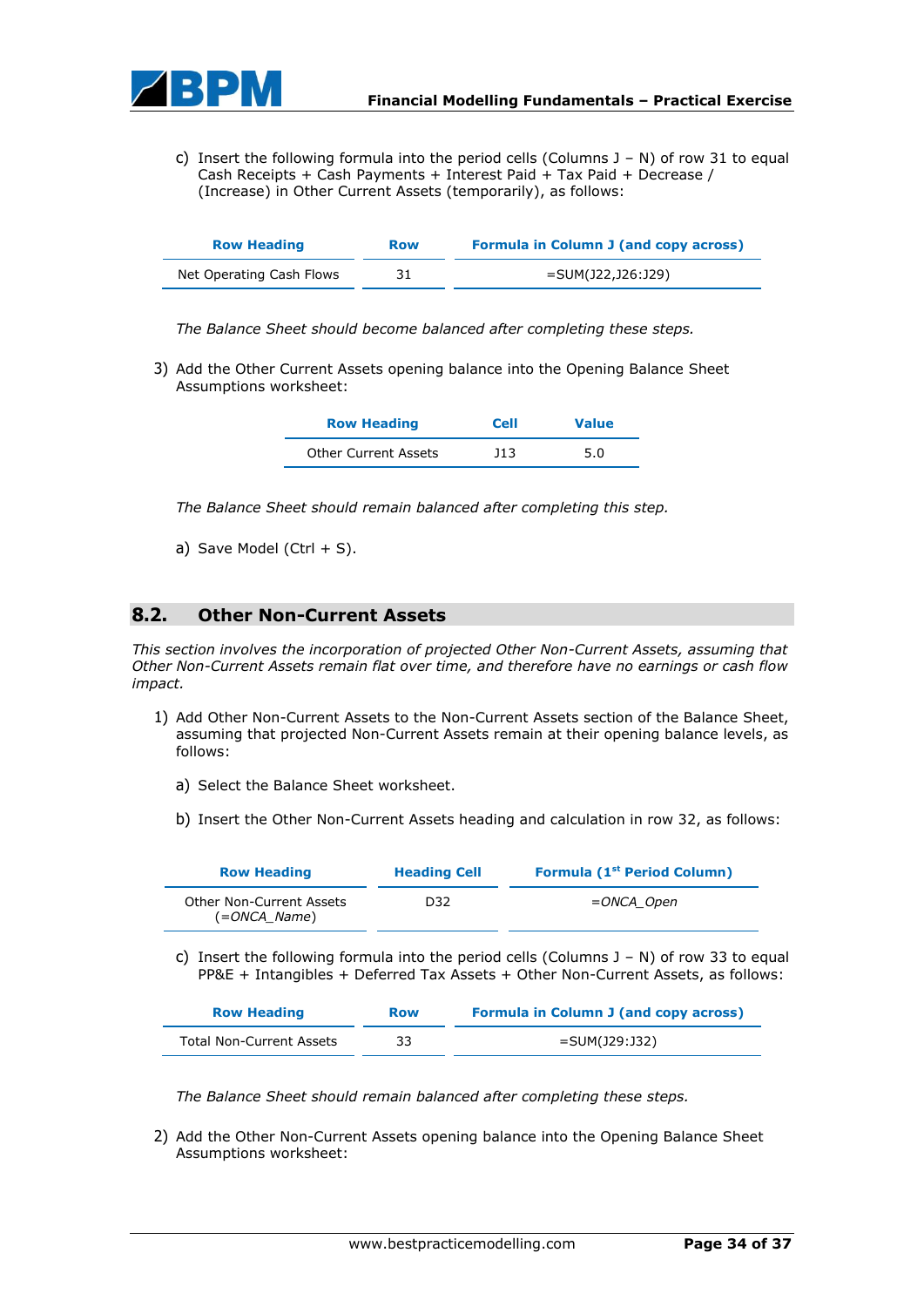

| <b>Row Heading</b>          | <b>Cell</b> | <b>Value</b> |
|-----------------------------|-------------|--------------|
| Other Non-Current<br>Assets | 121         | 12.0         |

*The Balance Sheet should remain balanced after completing this step.*

a) Save Model (Ctrl  $+$  S).

### **8.3. Other Current Liabilities**

*This section involves the incorporation of projected Other Current Liabilities, assuming that increases in Other Current Liabilities cause a increase in Operating Cash Flows, and vice versa.*

- 1) Add Other Current Liabilities to the Current Liabilities section of the Balance Sheet, allowing for movements in Other Current Liabilities as assumed on the Projected Assumption sheet, as follows:
	- a) Select the Balance Sheet worksheet.
	- b) Insert the Other Current Liabilities heading and calculation in row 43, as follows:

| <b>Row Heading</b>                                | <b>Heading Cell</b> | <b>Formula (1st Period Column)</b> |
|---------------------------------------------------|---------------------|------------------------------------|
| <b>Other Current Liabilities</b><br>$(=OCL Name)$ | D43                 | <i>=Proj Ass TA!J90</i>            |

c) Insert the following formula into the period cells (Columns  $J - N$ ) of row 44 to equal Accounts Payable + Interest Payable + Dividends Payable + Income Tax Payable + Other Current Liabilities, as follows:

| <b>Row Heading</b>               | <b>Row</b> | <b>Formula in Column J (and copy across)</b> |
|----------------------------------|------------|----------------------------------------------|
| <b>Total Current Liabilities</b> | 44         | =SUM(J39:J43)                                |

*The Balance Sheet should become (temporarily) unbalanced after completing these steps.*

- 2) Add Increase / (Decrease) in Other Current Liabilities to the Operating Cash Flows section of the Cash Flow Statement, as follows:
	- a) Select the Cash Flow Statement worksheet.
	- b) Insert the Increase / (Decrease) in Other Current Liabilities heading and calculation into row 30, as follows:

| <b>Row Heading</b>                                       | <b>Heading</b><br><b>Cell</b> | <b>Formula (1st Period Column)</b>                  |
|----------------------------------------------------------|-------------------------------|-----------------------------------------------------|
| Increase / (Decrease)<br>in Other Current<br>Liabilities | D <sub>30</sub>               | $=$ BS TO!J43-<br>$IF(J$12=1, OCL Open, BS TO:I43)$ |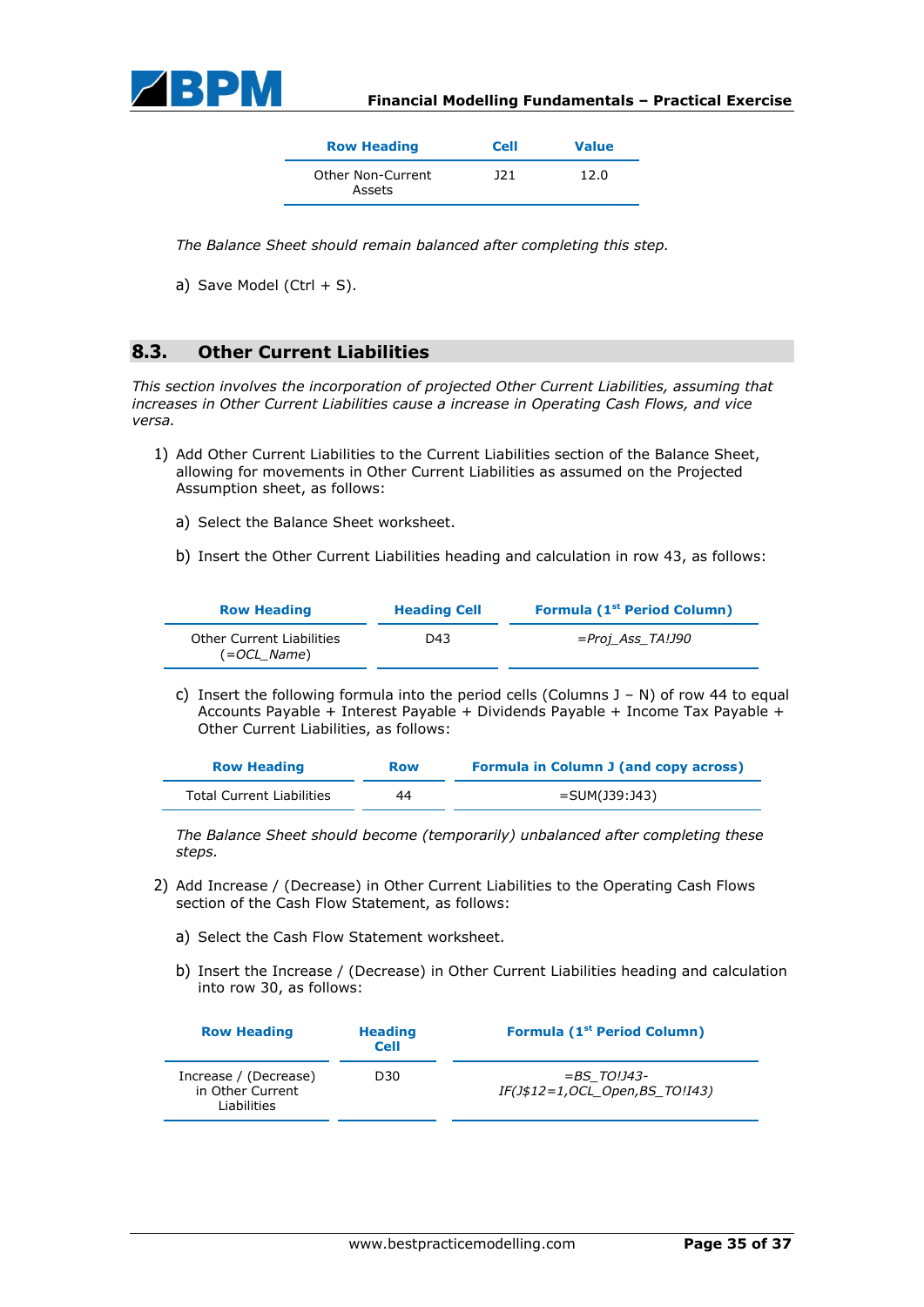

c) Insert the following formula into the period cells (Columns J – N) of row 31 to equal Cash Receipts + Cash Payments + Interest Paid + Tax Paid + Decrease / (Increase) in Other Current Assets + Increase / (Decrease) in Other Current Liabilities, as follows:

| <b>Row Heading</b>       | <b>Row</b> | <b>Formula in Column J (and copy across)</b> |  |
|--------------------------|------------|----------------------------------------------|--|
| Net Operating Cash Flows |            | =SUM(J22,J26:J30)                            |  |

*The Balance Sheet should become balanced after completing these steps.*

3) Add the Other Current Liabilities opening balance into the Opening Balance Sheet Assumptions worksheet:

| <b>Row Heading</b>        | <b>Cell</b> | <b>Value</b> |
|---------------------------|-------------|--------------|
| Other Current Liabilities | 132         | 2.0          |

*The Balance Sheet should remain balanced after completing this step.*

a) Save Model (Ctrl  $+$  S).

### **8.4. Other Non-Current Liabilities**

*This section involves the incorporation of projected Other Non-Current Liabilities, assuming that Other Non-Current Liabilities remain flat over time, and therefore have no earnings or cash flow impact.*

- 1) Add Other Non-Current Liabilities to the Non-Current Liabilities section of the Balance Sheet, assuming that projected Non-Current Liabilities remain at their opening balance levels, as follows:
	- a) Select the Balance Sheet worksheet.
	- b) Insert the Other Non-Current Liabilities heading and calculation in row 50, as follows:

| <b>Row Heading</b>                                   | <b>Heading Cell</b> | <b>Formula (1st Period Column)</b> |
|------------------------------------------------------|---------------------|------------------------------------|
| <b>Other Non-Current Liabilities</b><br>(=ONCL Name) | D50                 | =ONCL Open                         |

c) Insert the following formula into the period cells (Columns  $J - N$ ) of row 51 to equal Debt + Deferred Tax Liabilities + Other Non-Current Liabilities, as follows:

| <b>Row Heading</b>                      | <b>Row</b> | <b>Formula in Column J (and copy across)</b> |
|-----------------------------------------|------------|----------------------------------------------|
| <b>Total Non-Current</b><br>Liabilities |            | $=$ SUM(J48:J50)                             |

*The Balance Sheet should remain balanced after completing this step.*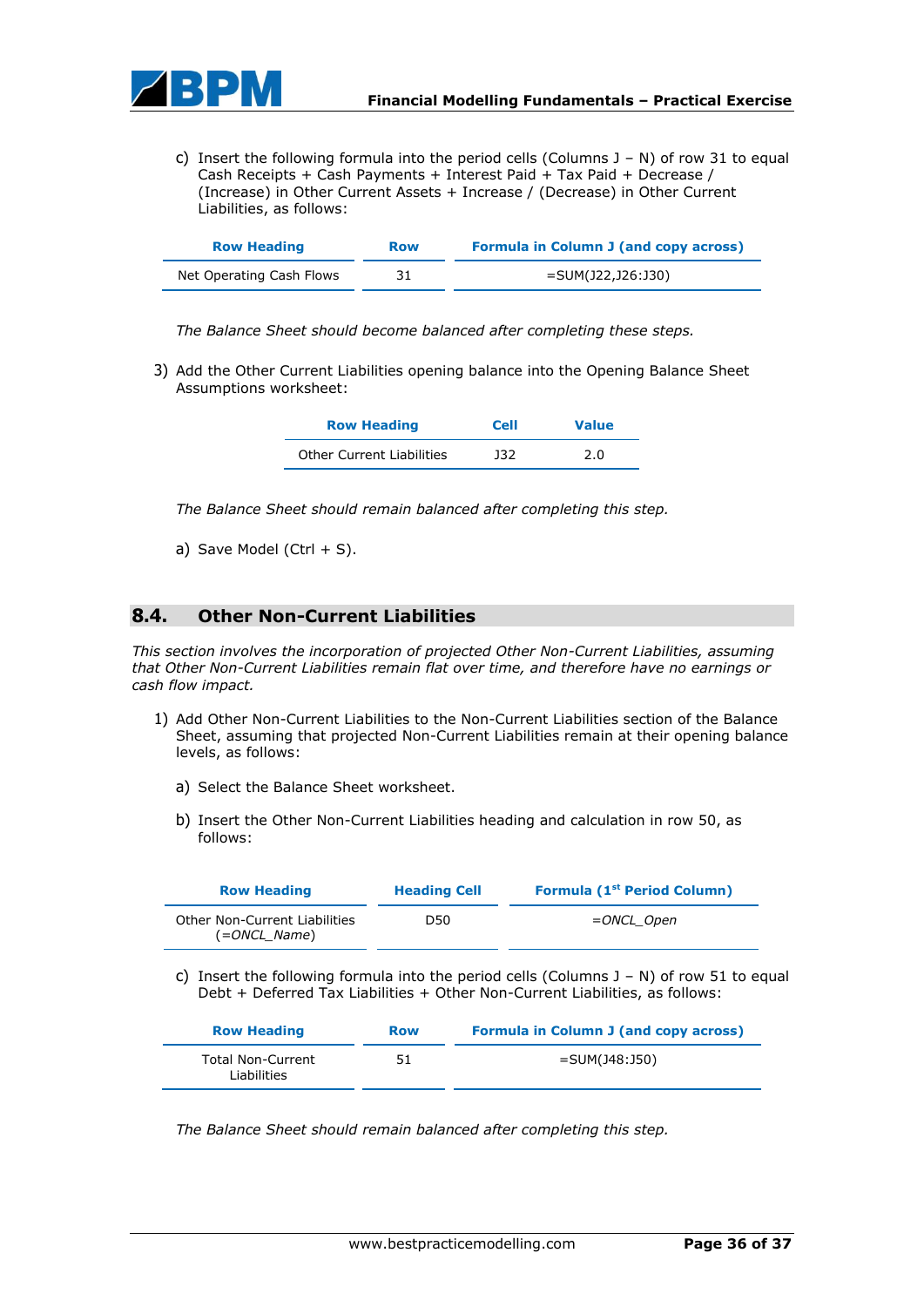

2) Add the Other Non-Current Liabilities opening balance into the Opening Balance Sheet Assumptions worksheet:

| <b>Row Heading</b>               | <b>Cell</b> | <b>Value</b> |
|----------------------------------|-------------|--------------|
| Other Non-Current<br>Liabilities | 139         | 6.0          |

*The Balance Sheet should remain balanced after completing this step.*

a) Save Model (Ctrl  $+$  S).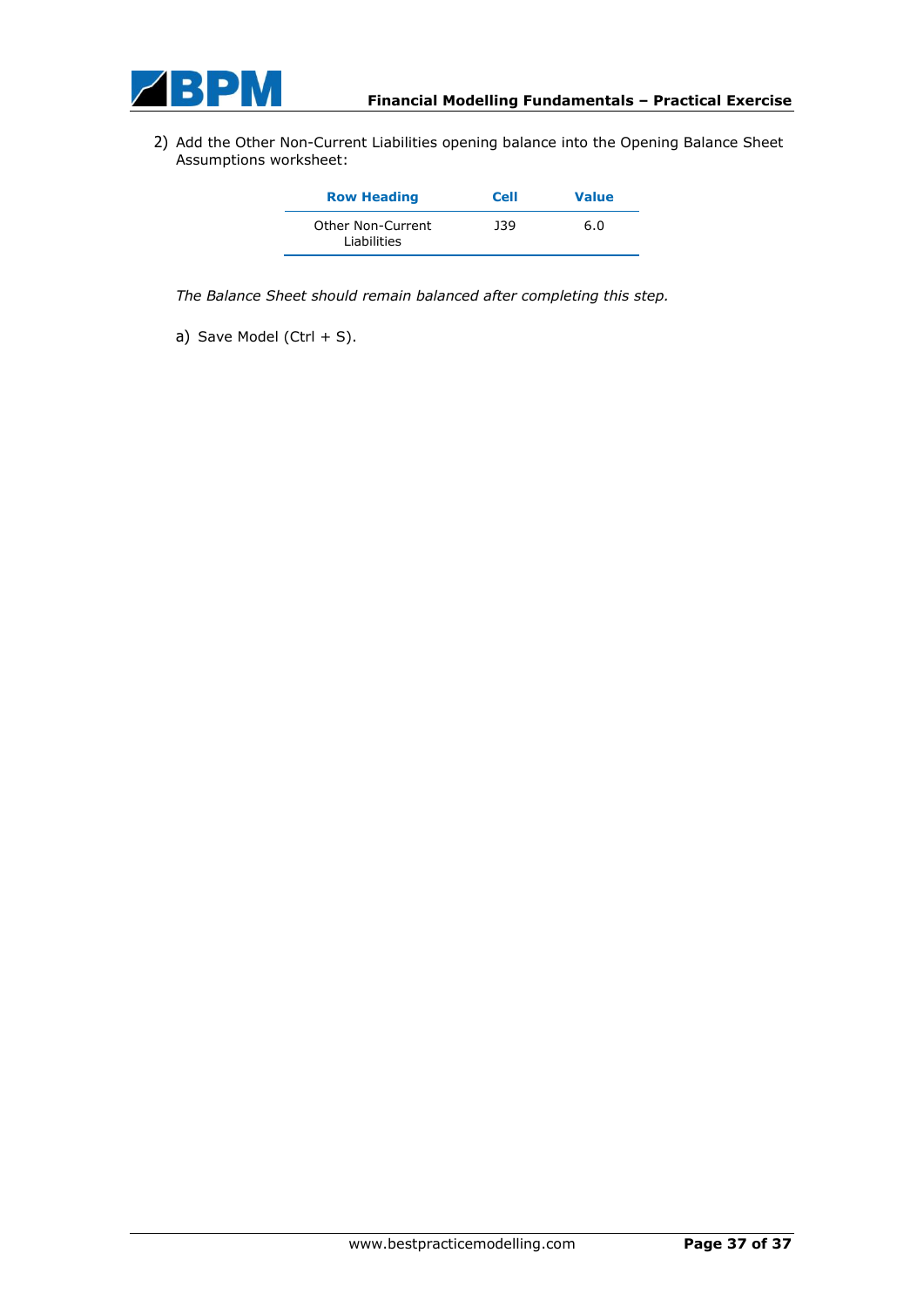#### **Introducing Best Practice Modelling…**

This document is developed and maintained by Best Practice Modelling (BPM) – the home of spreadsheet modelling best practice. For more information and best practice modelling tools and resources, visit www.bestpracticemodelling.com:

#### **Stay updated…**

Join the Best Practice Modelling Network and stay updated with changes to the standards and other best practice modelling resources.

Subscribe today:

www.bestpracticemodelling.com/network/subscribe